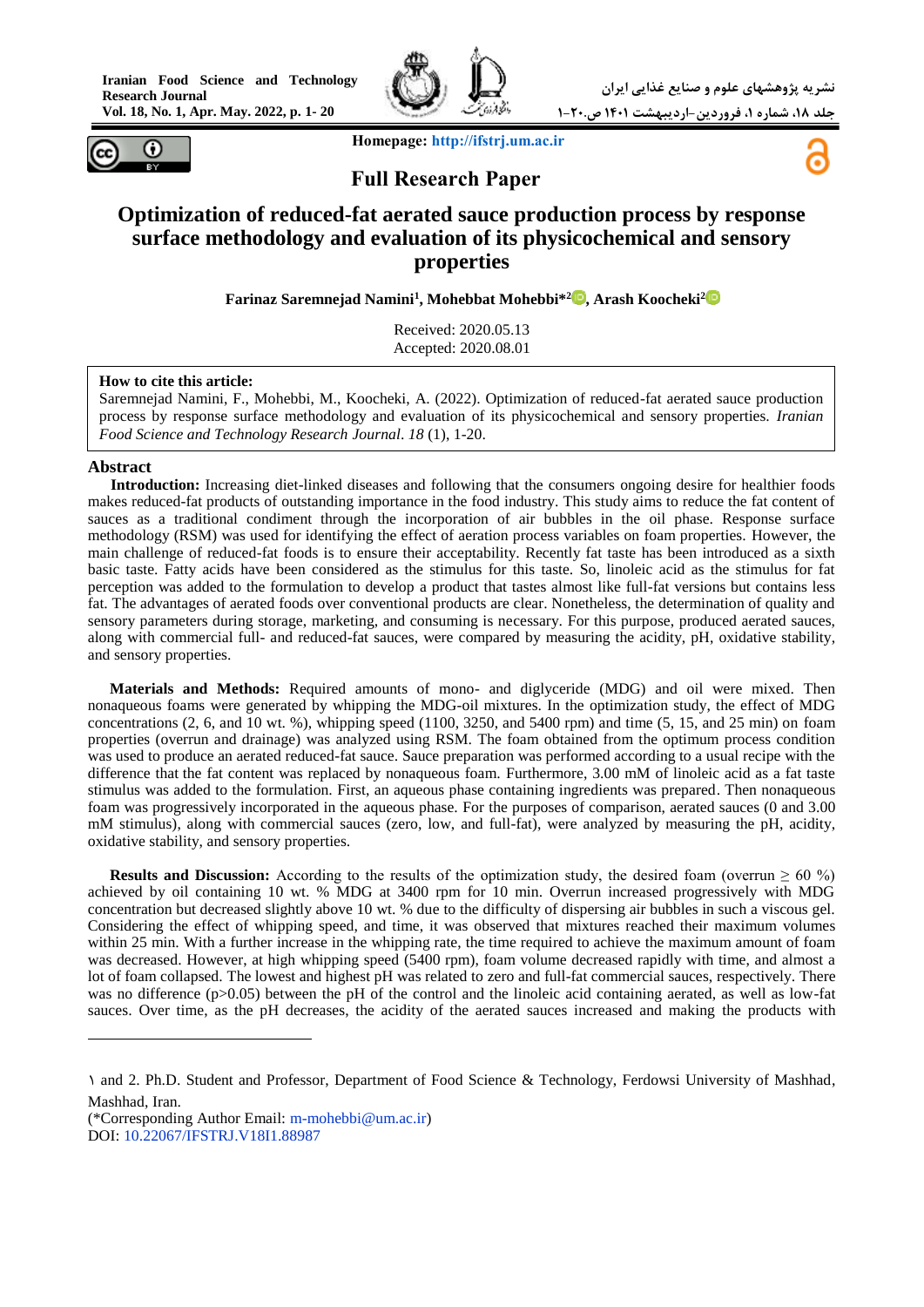appropriate microbial stability. Due to the significant reduction of fat amount, oxidation of the aerated sauces was much slower than the full-fat one (p<0.05). Appearance, taste, and texture characteristics of aerated sauces provided a sensory profile similar to the full-fat sauce. The aerated sauce containing linoleic acid had higher sensory scores, indicating its general acceptance.

**Conclusions:** In this study, nonaqueous foam as a new approach for fat replacement in emulsion-based foods such as sauces was practically applied. The optimum aeration process conditions were determined by the help of experimental design. Two types of aerated sauces were prepared based on the linoleic acid concentration, and their physicochemical and sensory characteristics were compared with commercial sauces. The acidity and pH of the sauces were in the standard range, and also their oxidative stability was acceptable during storage time. Generally, the aerated sauce containing linoleic acid had relatively similar sensory profiles to the full-fat sauce. Therefore, it seems that nonaqueous foam could be used successfully to develop reduced-fat alternative foods, which could also be meet the consumers' and marketing requirements.

**Keywords:** Sauce, Emulsion, Nonaqueous foam, Optimization, Linoleic acid.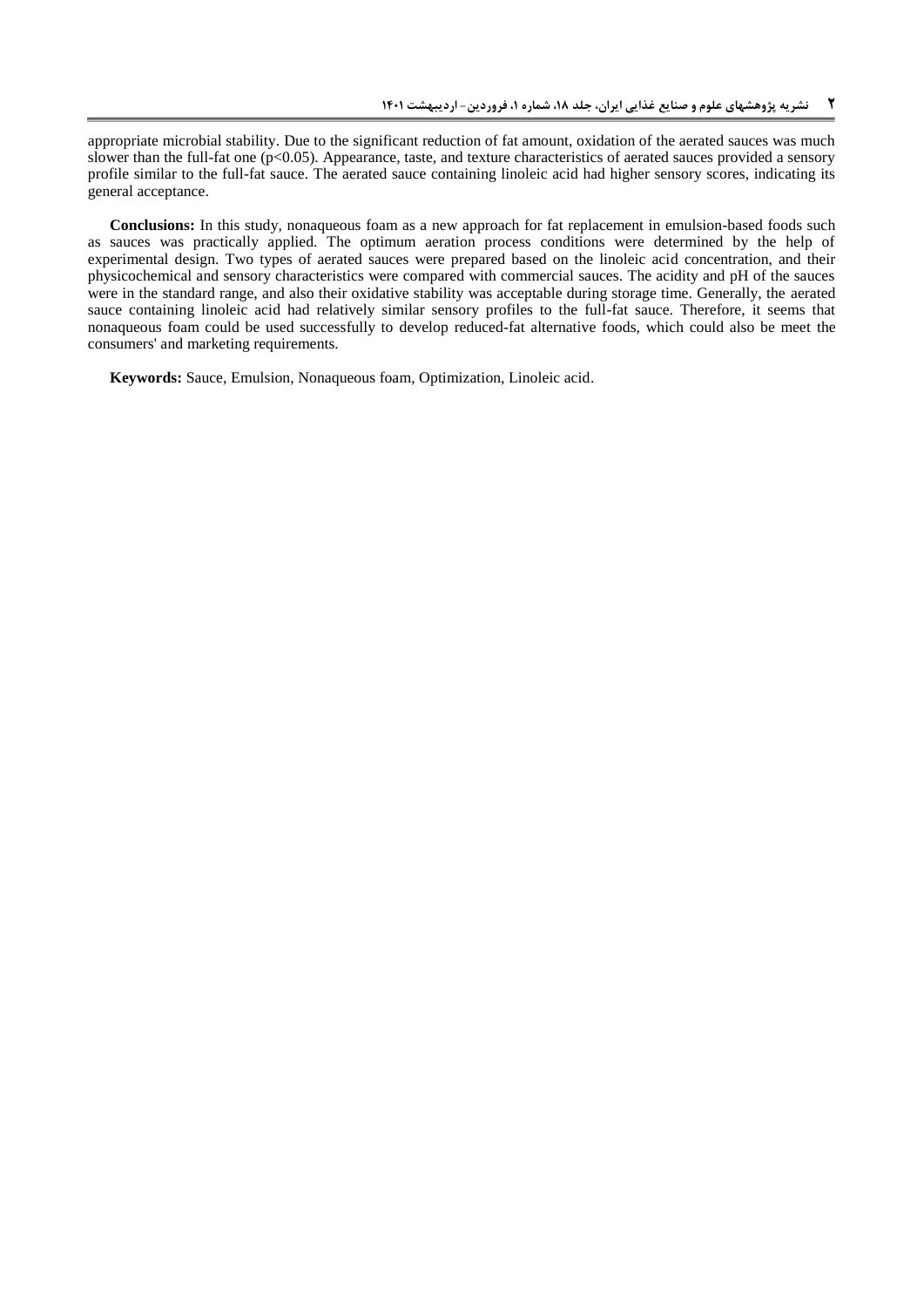

**مقاله علمی-پژوهشی بهینهسازی فرآیند تولید سس هوادهی شده کمچرب به روش سطح پاسخ و ارزیابی ویژگیهای فیزیکوشیمیایی و حسی آن - محبت محبی <sup>1</sup> سیده فریناز صارمنژاد نمینی - آرش کوچکی \*2 2** تاریخ دریافت: 9911/24/42 تاریخ پذیرش: 9911/20/99

### **چکیده**

در این مطالعه روش جدید آمادهسازی امولسیونهای هوا در روغن (کفهای روغنی) بهمنظور جایگزینی قطرههای چربی با حبابهای هوا ارائه شده، اثر غلظت سورفکتانت، سرعت و زمان هوادهی بر میزان تولید و پایداری کفها بررسی شد. شرایط بهینه تولید )هوادهی مخلوط 11 درصد وزنی سورفکتانت با سرعت ۴۴۰۰ دور در دقیقه به مدت ۱۵ دقیقه) با روش سطح پاسخ تعیین و کفها برای تولید سس هوادهی شده آماده شدند. لینولئیک اسید بهعنوان محرک مزه چربی )صفر و 0 میلی موالر( به سسها اضافه و ویژگیهای فیزیکوشیمیایی و حسی آنها با سسهای تجاری مقایسه شد. اسیدیته و pH نمونهها در محدوده استاندارد قرار داشتند. بیشترین میزان pH مربوط به سس تجاری پرچرب بود )1/1111*>p*). سس تجاری بدون چربی با کمترین میزان pH، اختالف معنیداری با بقیه نداشت )1/11<*p*). بین pH سسهای هوادهی شده )شاهد و حاوی لینولئیک اسید( اختالفی مشاهده نشد. اگرچه با گذشت زمان pH این سسها کمی کاهش یافت، اما این تغییر معنیدار نبود )1/11<*p*). اعداد پراکسید و مقادیر مالون دی آلدهید نمونههای هوادهی شده و تجاری کمچرب در مدت هفت روز اختالفی با یکدیگر نداشتند )1/11<*p*). بهطورکلی، روند اکسیداسیون سس پرچرب بسیار سریعتر از سایر نمونهها بود. ظاهر، طعم و ویژگیهای بافتی و پذیرش کلی محصوالت هوادهی شده و نمونههای تجاری ارزیابی شد. پذیرش کلی سس هوادهی شده شاهد با سس حاوی لینولئیک اسید اختالف قابل توجهی داشت )1/111> *p*)، اما پذیرش کلی نمونه حاوی لینولئیک اسید با سسهای تجاری کمچرب و پرچرب معنیدار نبود )1/11<*p*). بر اساس این نتایج جایگزینی حبابهای هوا و نیز افزودن محرک مزه چربی در چارچوب برنامههای کاهش چربی، میتواند تغییرات حسی موثر بر پذیرش مصرفکنندگان را به حداقل برساند.

1

**واژههای کلیدی:** سس، امولسیون، کف روغنی، بهینهسازی، لینولئیک اسید.

#### **مقدمه <sup>1</sup>**

افزایش روزافزون بیماریهای مرتبط با تغذیه، مانند بیماریهای قلبی و عروقی، فشار خون باال، چاقی و دیابت منجر به تمایل بیش از پیش مصرفکنندگان به تهیه و مصرف فرآوردههای غذایی سالمتر رو این از . ;(Chung *et al*[., 2013,](#page-17-1)Chen *et al*[., 2017](#page-17-0)( است شده توسعه محصوالت کمچرب از اهمیت فوق العادهای در صنایع غذایی برخوردار میباشد. با این حال، تالشهای تولیدکنندگان مواد غذایی برای تولید محصوالت کمچرب دارای ویژگیهایی که با همتایان پرچرب آنها مطابقت داشته باشد، اغلب با چالش مواجه است، چرا که کاهش مقدار چربی میتواند بر ویژگیهای فیزیکوشیمیایی و حسی غذاها تاثیر بگذارد )[2015 ,McClements](#page-18-0)). تغییر ظاهر )ویژگیهای نوری)، بافت (ویژگی های رئولوژیکی)، طعم و نیز ماندگاری (پایداری) محصول در اثر کاهش چربی، پذیرش مصرفکنندگان را تحت تاثیر قرار میدهد )2011 .,*al et* [Arancibia](#page-16-0)). بنابراین، تقلید نقش چربی میتواند به بهبود ویژگیهای فیزیکوشیمیایی و حسی محصوالت

غذایی کمچرب کمک کند )2009 .,*al et* [Magaia-Tchuenbou](#page-19-0)). روشهای مختلفی برای تولید محصوالت کمچرب با طعم، بافت و احساس دهانی مشابه با محصوالت پرچرب ارائه شده است. این روشها شامل استفاده از مواد جایگزین بر پایه چربی مانند السترا سالاتریم ([Bimal and Guonong, 2006](#page-17-2)) (Olestra<sup>TM</sup>) ( TM مونوگلیسریدها و( [Sorensen](#page-19-1) *et al*., 2008( )SALATRIM )2007 *.*,*al et* [Bazmi](#page-17-3))؛ ترکیبات هیدروکلوئیدی مانند پروتئینها و و ( [Shamsaee](#page-19-2) *et al*., 2017[,Emadzadeh](#page-17-4) *et al.*, 2015( صمغها نیز ذرات غیر چربی مانند نانو بلورها )2019 *.*,*al et* [Javidi](#page-18-1)) میباشند. تغییر ترکیب شیمیایی چربی [\)](#page-18-2) .,*al et* [Costa Rego](#page-18-2) [2201](#page-18-2))، روشهای نوین فرآوری (مانند هموژنیزاسیون تحت فشار بالا [Riener](#page-18-3) *et al.,* [\(](#page-18-3) ترموسونیکاسیون ،([Aganovic](#page-16-1) *et al*., 2018( [2009](#page-18-3)(، میکروفلوئیداسیون )2011 *.*,*al et* [Ciron](#page-17-5)))، تغییر ساختار امولسیون )مانند جداسازی فاز کنترل شده )2012 .,*al et* [Garrec](#page-17-6); [2012 ,Norton and Garrec](#page-17-7))، تجمع کنترل شده قطرههای چربی )[2012 ,Dickinson](#page-17-8) )و تولید امولسیونهای چندگانه [\)](#page-18-4) [Oppermann](#page-18-4) [2016 .,](#page-18-4)*al et* ))نیز از دیگر رویکردهای بهکار رفته در این زمینه هستند. به تازگی جایگزینی مقدار قابل توجهی از قطرههای چربی با حبابهای هوا برای تولید محصوالت غذایی سالمتر مورد توجه قرار گرفته است )2020 .,*al et* [Saremnejad](#page-18-5)). این روش جدید منجر به

<sup>1</sup> و ۲- به ترتیب دانشجوی دکتری و استاد گروه علوم و صنایع غذایی، دانشگاه فردوسی مشهد، مشهد، ایران.

Email[: m-mohebbi@um.ac.ir](mailto:M-MOHEBBI@UM.AC.IR) :مسئول نویسنده -\* DOI: [10.22067/ifstrj.v18i1.86882](https://dx.doi.org/10.22067/ifstrj.v18i1.86882)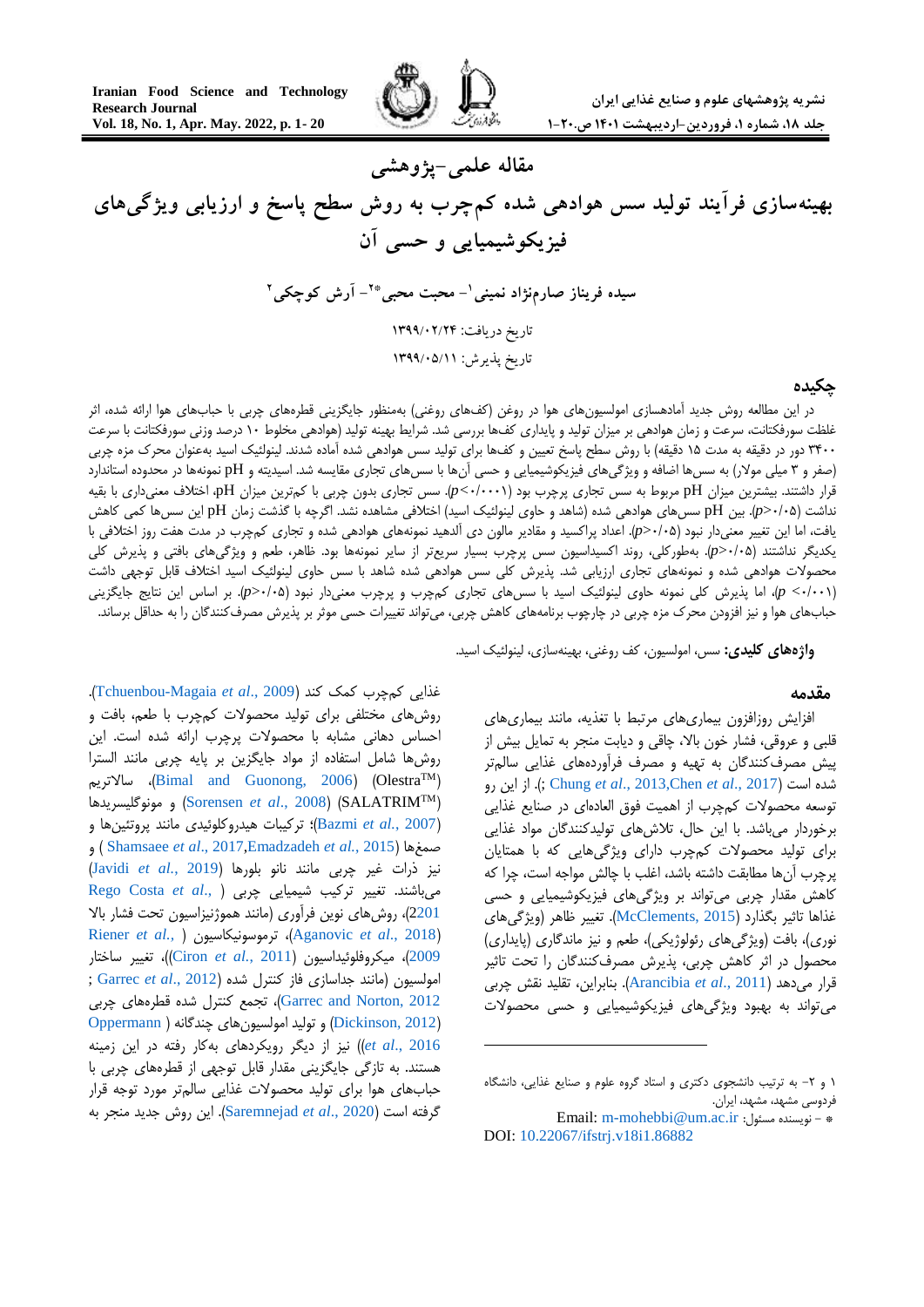آمادهسازی امولسیونهای هوا در روغن و یا به عبارتی کفهای روغنی یا غیر آبی میشود. در واقع با هوادهی فاز پیوسته روغنی به کمک یکی از روشهای اصلی ایجاد کف مانند همزدن مکانیکی می- توان ساختار کف مانند ایجاد کرد )[2016 .,](#page-17-9)*al et* Binks). به کمک پوشاندن سطح مشترک هوا و روغن با نوع خاصی از سورفکتانتهای آمفیفیلیک دارای نقطه ذوب باال، این کفهای روغنی پایدار میشوند بهعنوان ، ;([Mishima](#page-18-7) *et al*., 2016Gunes *et al*[., 2017](#page-18-6)( مثال، Brun و همکاران )2111( از استرهای اسیدهای چرب مونو و دی گلیسیرید، که ترکیب خوراکی با درجه غذایی و جرم مولکولی کم میباشند، برای تهیه و تثبیت کفهای روغنی کلزا استفاده کردند. بهطور مشابه، کاربرد مخلوطهای سورفکتانت-روغن مختلف مانند الکل چرب -1اکتادکانول )2015 *.*,*al et* [Fameau](#page-17-10) )و میریستیک اسید )2016 *.,al et* [Binks](#page-17-9) )در روغن آفتابگردان، دی گلیسرول مونومیریستات )2010 *.*,*al et* [Shrestha](#page-19-3) )و دی گلیسرول منوالورات در روغن زیتون گزارش شده است )2008 *.*,*al et* [Shrestha](#page-19-3)).

علیرغم پتانسیل قابل توجه کفهای روغنی، تحقیقات صورت گرفته در رابطه با بهکار گیری آنها در توسعه محصوالت غذایی کمچرب بسیار محدود است. مطالعات اخیر در این رابطه صرفاً محدود به بررسی پارامترهای اصلی کنترلکننده تشکیل و پایداری این نوع از ; [Friberg,](#page-19-4) [Fameau and Saint-Jalmes, 2017](#page-17-11)( است بوده کفها [2010](#page-19-4)(. تاکنون بهینهسازی شرایط تولید کفهای روغنی بهویژه از نظر غلظت سورفکتانت و همچنین سرعت و زمان هوادهی مورد توجه قرار نگرفته است. در همین راستا استفاده از روش سطح پاسخ میتواند ابزار مفیدی برای بهینهسازی شرایط فرآیند تولید کف باشد.

با این وجود، حتی در صورت جایگزینی چربی با هوا ممکن است همچنان این محصوالت کمچرب به اندازه نمونههای مشابه پرچرب برای مصرفکنندگان قابل قبول نباشند. چرا که کاهش یا حذف چربی بر ویژگیهای حسی، بهویژه طعم و بافت نیز تاثیرگذار است )2008 *.*,*al et* [Tomás-González](#page-18-8)). چندین گیرنده و کانال یونی حساس به اسیدهای چرب حاصل از تجزیه تری گلیسیریدها توسط لیپاز زبانی شناسایی شدهاند )2008 .,*al et* [Yassimi-El](#page-17-12)). در شرایط آزمایشگاهی، با به حداقل رساندن نشانههای بویایی و المسه، مشخص شده که ادراک مزه چربی را میتوان به حس چشایی نسبت داد )[2007 .,](#page-17-13)*al et* Chale). [Running](#page-18-9) و همکاران )2111( برای توصیف مزه چربی بهعنوان یک ویژگی حسی واژه جدید ُولئوگستوس ٰ را پیشنهاد کردند. مطالعات علوم اعصاب شناختی در رابطه با ماهیت چندگانه ادراک طعم، به ویژه روش برهمکنشهای متقابل<sup>۲</sup> یکی از جدیدترین راهکارهای جبران افت ویژگیهای حسی ناشی از کاهش چربی در محصوالت غذایی را فراهم میآورد )[2015 ,Spence](#page-19-5)). در همین راستا، میتوان ادراک ویژگیهای حسی یک محصول حاوی چربی کمتر را با افزودن غلظتهای مناسب محرکها ارتقا داد.

1 Oleogustus

1

لذا در این مطالعه ایده جدید استفاده از روغن هوادهی شده پایدار برای کاهش چربی در یک محصول غذایی پرمصرف مانند سس ارائه میگردد. ابتدا تاثیر غلظت سورفاکتانت و همچنین سرعت و زمان هوادهی بر ویژگیهای کف از جمله تولید و پایداری آن بررسی می- شود، سپس بهترین شرایط فرآیند هوادهی برای تولید کفهایی با کیفیت و پایداری باال به کمک روش سطح پاسخ تعیین میگردد. بر این اساس پایدارترین کف انتخاب شده و با اضافه کردن سایر ترکیبات، سس هوادهی شده کم چرب تولید میشود. اسیدیته، pH، روند اکسیداسیون و ویژگیهای حسی سسهای هوادهی شده مورد بررسی قرار گرفته، با نمونههای تجاری حاوی درصدهای مختلف چربی مقایسه میشود. سرانجام، آزمون ارزیابی حسی برای تجزیه و تحلیل اثر روش برهم کنشهای متقابل بر ادراک ویژگیهای حسی انجام شده، سسهای هوادهی شده با انواع تجاری مقایسه میشوند. تمام این راهکارها برای جبران اثرات ناشی از کاهش چربی در سس- های هوادهی شده و در نتیجه حفظ پذیرش مصرف کنندگان ارائه می شود.

### **مواد و روشها**

سورفاکتانت مونو و دی گلیسیرید (MDG (با دامنه ذوب 11-01 درجه سانتیگراد از شرکت Palsgaard دانمارک و لینولئیک اسید )10:2C، جرم مولی 201/0042 گرم بر مول( از شرکت سیگما- آلدریچ خریداری شدند. روغن آفتابگردان )چگالی نسبی 1/1111 و ویسکوزیته s.mPa 80 در دمای 21 درجه سانتیگراد( و سایر مواد مورد استفاده در تهیه سس و همچنین سسهای تجاری پرچرب، کمچرب و بدون چربی از بازار محلی ایران خریداری شدند. سایر مواد شیمیایی مورد استفاده در تجزیه و تحلیل شیمیایی نمونهها نیز با درجه آنالیتیکال از شرکت سیگما آلدریچ و مرک آلمان تهیه شدند.

### **آمادهسازی کف روغنی**

مقادیر مشخص روغن )با دمای 01 درجه سانتیگراد( و سورفاکتانت (با نسبت ١٠-٢ درصد وزنی روغن) هم مخلوط شدند. سپس تمام مخلوطها تا 0 درجه سانتیگراد سرد شدند و بعد اجازه داده شد تا به تدریج تا دمای محیط )21 درجه سانتیگراد( گرم شوند. کفها توسط هوادهی مخلوط روغن و سورفاکتانت با استفاده از در( T 25 basic ULTRA-Turrax- IKA( اولتراتوراکس هموژنایزر دمای محیط )21 درجه سانتیگراد( بهدست آمدند.

### **ارزیابی ویژگیهای کف روغنی**

بهمنظور ارزیابی ویژگیهای کفهای تولید شده، افزایش حجم نهایی آنها پس از هوادهی و همچنین حجم مایع زهکشی شده از آنها پس از 20 ساعت، به ترتیب از روابط 1 و2 محاسبه شد ) [Binks](#page-17-14) :); [Sheng](#page-19-6) *et al.*, 201[8and Marinopoulos, 2017](#page-17-14)

حجم مخلوطها قبل و بعد از هوادهی در 21 درجه سانتیگراد اندازهگیری شد. تمام اندازه گیریها با سه تکرار انجام و میانگین نتایج گزارش شد.

<sup>2</sup> Cross modal interaction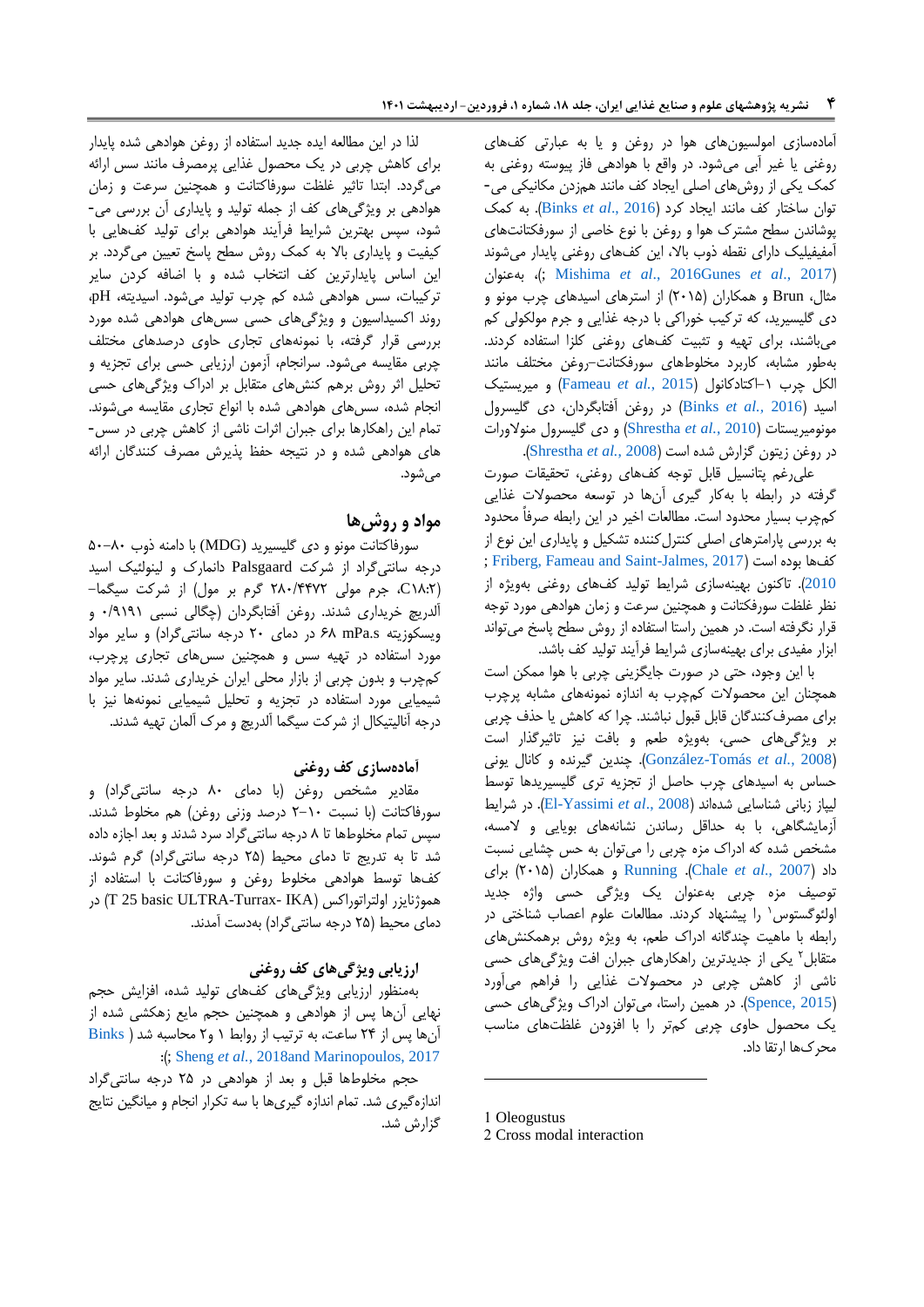× 111 )1( حجم مخلوط روغن و سورفکتانت قبل از هوادهی –حجم مخلوط روغن و سورفکتانت پس از هوادهی = افزایش حجم حجم مخلوط روغن و سورفکتانت قبل از هوادهی × 111 )2( حجم مخلوط روغن و سورفکتانت پس از 20 ساعت – حجم مخلوط روغن و سورفکتانت پس از هوادهی = حجم زهکشی

حجم مخلوط روغن و سورفکتانت پس از هوادهی

#### <span id="page-4-0"></span>**طراحی آزمایشها و بهینهسازی**

طرح باکس بنکن در روش سطح پاسخ، برای بررسی اثر غلظت سورفکتانت (درصد)، سرعت (دور در دقیقه) و زمان (دقیقه) هوادهی بر درصد افزایش حجم و حجم مایع زهکشی شده )بر حسب میلیلیتر( استفاده شد. برای ارزیابی مناسبتری از خطای تکرار، سه تکرار در نقطه مرکزی انجام شد. نمادهای در نظر گرفته شده برای هر متغیر

در [جدول 1](#page-4-0) نشان داده شده است. متغیرهای مستقل شامل غلظت سورفکتانت (X1) از ۲ تا ۱۰ درصد، سرعت هوادهی  $(X_2)$  از ۱۱۰۰ تا دور در دقیقه و زمان هوادهی (X3) از ۵ تا ۲۵ دقیقه متغیر ) دور در دقیقه متغیر  $35 \cdots$ بودند. دادههای تجربی به یک مدل چند جملهای مطابق معادله )0( برازش داده میشوند:

$$
Y = \beta_0 + \beta_1 X_1 + \beta_2 X_2 + \beta_3 X_3 + \beta_{12} X_1 X_2 + \beta_{13} X_1 X_3 + \beta_{23} X_2 X_3 + \beta_{11} X_1^2 + \beta_{22} X_2^2 + \beta_{33} X_3^2 + \epsilon
$$
 (7)

|                      | Table 1-The levels of studied variables in the response level method |                |              |      |      |  |  |  |
|----------------------|----------------------------------------------------------------------|----------------|--------------|------|------|--|--|--|
| <b>Variables</b>     |                                                                      | <b>Signs</b>   |              |      |      |  |  |  |
| متغيرها              |                                                                      | نمادها         |              | سطوح |      |  |  |  |
|                      | Surfactant concentration (%)<br>غلظت سورفكتانت (درصد)                | $X_1$          | $\mathbf{2}$ | 6    | 10   |  |  |  |
| Independent<br>مستقا | Whipping speed (rpm)<br>سرعت (دور در دقیقه)                          | $\mathbf{X}_2$ | 1100         | 3250 | 5400 |  |  |  |
|                      | Whipping time (min)<br>زمان (دقيقه)                                  | $X_3$          | 5            | 15   | 25   |  |  |  |
| <b>Responses</b>     | Overrun $(\% )$<br>افزایش حجم (درصد)                                 | $Y_1$          |              |      |      |  |  |  |
| ياسخ                 | Drainage (mL)<br>مایع زهکشی شده (میلیلیتر)                           | $\mathbf{Y}_2$ |              |      |      |  |  |  |

|  |  |  |  |  |  |  | جدول ۱- متغیرهای مورد مطالعه در روس سطح پاسخ و سطوح آنها |       |  |
|--|--|--|--|--|--|--|----------------------------------------------------------|-------|--|
|  |  |  |  |  |  |  |                                                          | _____ |  |

که در آن Y پاسخ یا متغیر وابسته؛ <sup>0</sup>β عرض از مبدا؛ <sup>1</sup>β، 2β و <sup>3</sup>β ضرایب رگرسیون خطی؛ 11β، 22β و 33β ضرایب رگرسیون درجه  $X_3$  دوم؛  $\beta_{12}$   $\beta_{13}$  و  $\beta_{23}$  ضرایب رگرسیون متقابل؛  $X_1$ ،  $X_2$  و 3 متغیرهای مستقل و ε خطای تصادفی هستند.

بهینهسازی با استفاده از روش پیشنهادی توسط [-Odriozola](#page-18-10) [Serrano](#page-18-10) و همکاران )2111( انجام شد. توابع مطلوبیت بهدست آمده برای هر پاسخ در یک عبارت کلی تحت عنوان میانگین هندسی توابع ترکیب میشوند. هرچه مقدار مطلوبیت آزمونی به یک نزدیکتر باشد، مناسبتر است. در این مطالعه، توابع مطلوبیت برای دستیابی به کف روغنی با باالترین میزان افزایش حجم و کمترین مقدار مایع زهکشی Design (Stat Ease Inc., MN, US) نشده، ایجاد شد. از نرمافزار 11.0 Expert برای بهدست آوردن مدلهای متناسب با دادههای تجربی و رسم منحنیهای سطح پاسخ استفاده شد.

#### **آمادهسازی سس هوادهی شده**

سازمان غذا و دارو سسها )169.140CFR21 )را بهعنوان محصوالت غذایی نیمه جامد و یک امولسیون روغن در آب حاوی

حداکثر ۸۰ درصد روغن مایع گیاهی (عمدتا سویا، کانولا و زیتون) تعریف کرده استت ([2018 ,FDA](#page-19-7)). سایر ترکیبات تشکیل دهنده سس شامل ادویه، سرکه، شکر و سایر طعمدهندهها در فاز آبی میباشد. تهیه سس مطابق این دستورالعمل انجام شد، با این تفاوت که 01 درصد وزنی روغن با کف روغنی تهیه شده جایگزین گردید. ابتدا، یک فاز آبی حاوی سایر مواد تشکیلدهنده سس با استفاده از همزن دستی )Apex، W/B-110AHB )به مدت 1 دقیقه تهیه شد. سپس فاز آبی به تدریج تحت شرایط همزدن دستی و آرام، در دمای محیط به کف روغنی اضافه شد. عالوه بر این لینولئیک اسید بهعنوان محرک مزه چربی در غلظت معادل با آستانه تشخیص یعنی 0/11 میلیموالر، به کف روغنی اضافه شده و بدین ترتیب سس هوادهی شده کم چرب حاوی محرک مزه چربی نیز تهیه گردید [\)شکل 1\(](#page-5-0). سرانجام، نمونههای آماده شده به بطریهای شیشهای درب دار منتقل شده، در یخچال در دمای 0 درجه سانتی گراد تا زمان تجزیه و تحلیل نگهداری شدند. سسهای تجاری نیز بهطور هم زمان برای اهداف مقایسه مورد بررسی قرار گرفتند [\)جدول 2\(.](#page-6-0)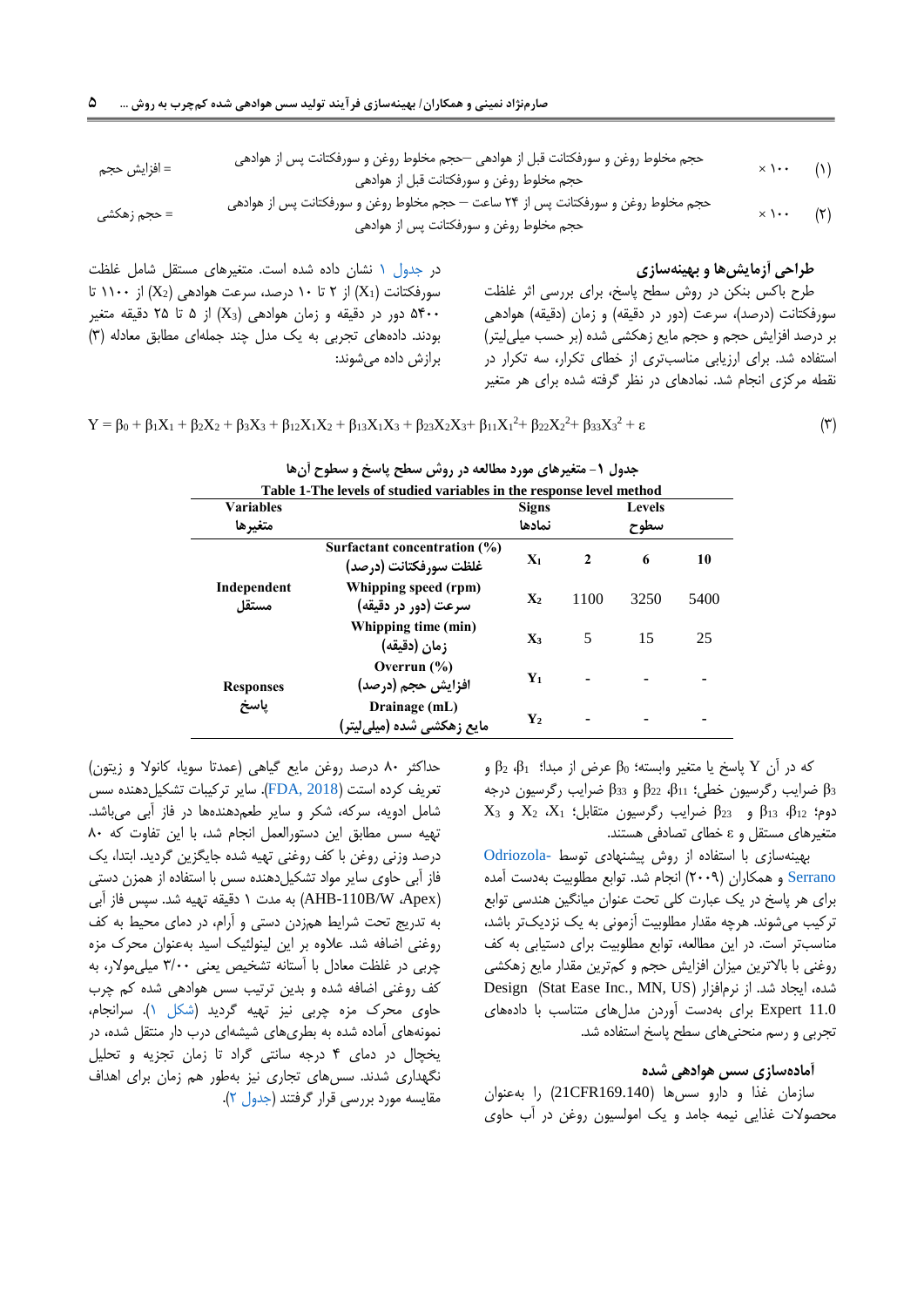

**شکل -1 مراحل آماده سازی سسهای هوادهی شده کمچرب** ردیف باال و پایین بهترتیب مربوط به نمونه شاهد و نمونه حاوی محرک مزه چربی میباشند.

#### **Fig.1. Steps of preparation of reduced-fat aerated sauces**

The top and bottom rows are for the control sample and the sample containing the fat taste stimulus, respectively.

<span id="page-5-0"></span>**پایداری اکسیداتیو سس**

استخراج روغن از نمونهها به روش [Passos Dos](#page-17-15) و همکاران )2111( انجام شد. به این صورت که نمونههای سس به لولههای فالکون منتقل و به مدت 20 ساعت در فریزر منجمد شدند. پس از ذوب شدن، فاز روغنی توسط سانتریفوژ )اروم تجهیز دیجیتال، .24T ) با سرعت 8111 دور در دقیقه به مدت 1 دقیقه جدا شد. سپس روند اکسیداسیون آن طی هفت روز متوالی )،1 ،0 1 و 4( مورد ارزیابی قرار گرفت.

عدد پراکسید بهعنوان معیاری از تشکیل ترکیبات اولیه اکسیداسیون، بر اساس تیتراسیون و پیرو روش ) Official AOCS 2017 -90,b8 Cd Method )اندازهگیری شد. به این صورت که درون یک ارلن مایر 211 میلیلیتری، به وزن مشخصی از روغن استخراج شده )M)، حدود 21 میلیلیتر محلول استیک اسید و کلروفرم (با نسبت ٢:٣)، ٠/۵ میلی لیتر محلول یدور پتاسیم اشباع، ٣٠ میلیلیتر آب مقطر و 1/1 میلیلیتر محلول نشاسته 1 درصد اضافه گردید. محلول تهیه شده با تیوسولفات سدیم 1/1 نرمال )N )تیتر شده و با توجه به حجم مصرفی آن )V)، مقدار پراکسید برحسب میلیاکی واالن اکسیژن در کیلوگرم روغن استخراجی از را محاسبه گردید:

$$
\lim_{M \to \infty} \frac{N \times V}{M} \times 100
$$
 (4)

عدد تیوباربیتوریک اسید بهعنوان شاخصی از تشکیل ترکیبات ثانویه اکسیداسیون، طبق روش [Passos Dos](#page-17-15) و همکاران )2111( تعیین شد. 11 میلیگرم روغن استخراج شده )M )و 11 میلیلیتر ان-بوتانول به یک لوله آزمایش منتقل شده، سپس همگن شدند. مقدار 2 میلی لیتر از این محلول به لوله آزمایش دیگری منتقل و سپس 1 میلی لیتر محلول اسید تیوباربیتوریک اسید )1/2درصد وزنی حجمیدر ان-بوتانول) به آن اضافه شد. نمونهها در دمای ۹۵ درجه سانتی گراد به مدت 1 ساعت انکوباتورگذاری شده، سپس میزان جذب آنها (As) در ۵۳۲ نانومتر با اسپکتروفتومتر (شیمادزو، ژاپن) تعیین گردید. مقدار تیوباربیتوریک اسید بر حسب یک بر میلیگرم از رابطه 8 محاسبه میشود:

$$
\left(\frac{50 \times (A_s - A_b)}{M} \times 100\right) \tag{5}
$$
که در آن 40 مند نیوباربیتوریک اسید  
که در آن 40 جذب نمونه شاهد است.

### **ارزیابی حسی**

در ارزیابی حسی نمونهها 12 نفر )دانشجوهای دانشگاه فردوسی مشهد، 10 درصد خانم، محدوده سنی 01-21 سال، شاخص توده بدنی 22/10( ارزیاب نیمه آموزش دیده شرکت کردند. روش ارزیابی حسی بهصورت هدونیک 1 نقطهای )عدد 1 کمترین و عدد 1 بیش- ترین مطلوبیت) و پارامترهای مورد نظر ظاهر، بافت، طعم و پذیرش کلی بود.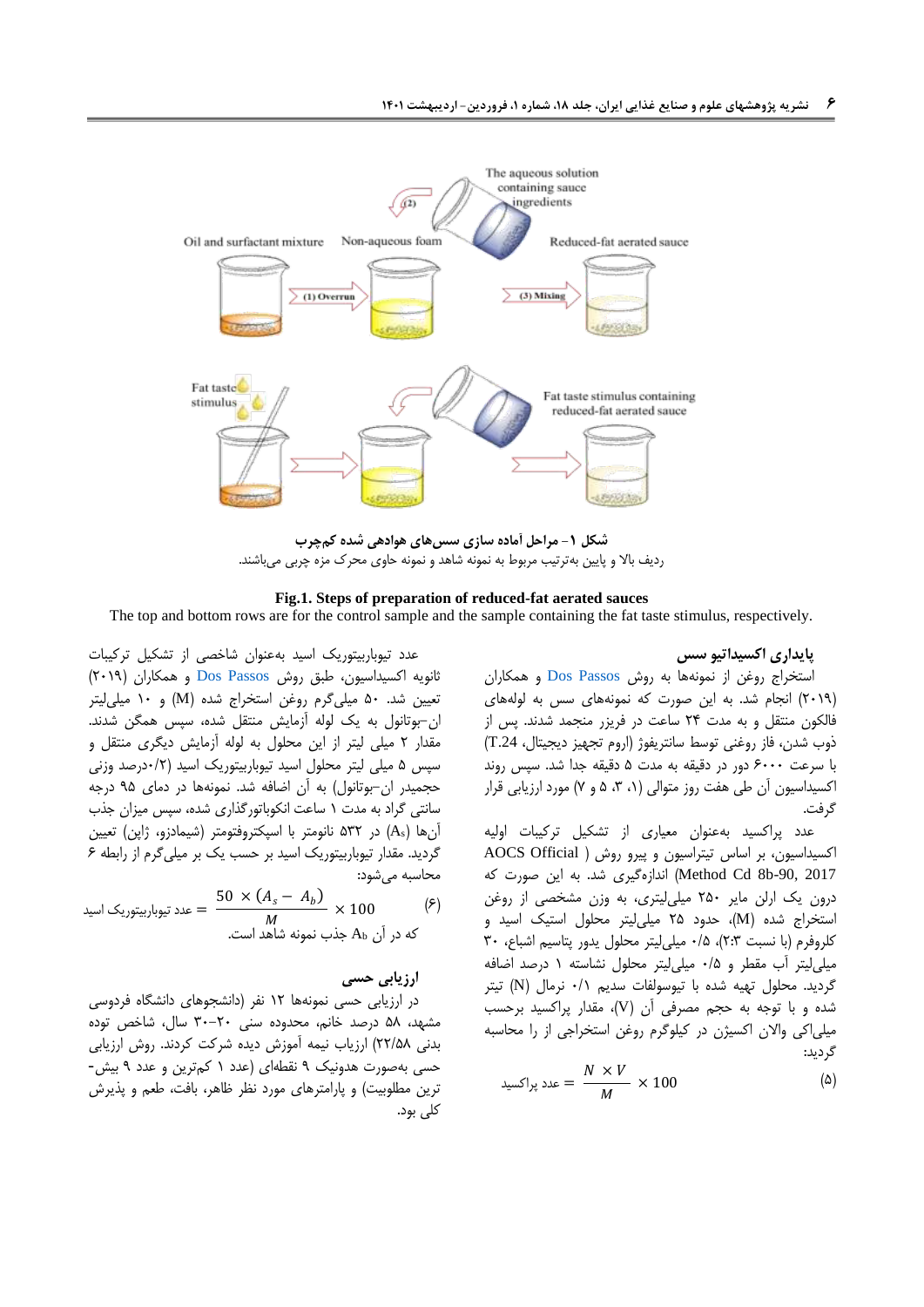| Table 2- Sauce samples used in the study       |                                                                                                                                                                                                                                                                                                         |                                           |                                                                        |  |  |  |  |  |
|------------------------------------------------|---------------------------------------------------------------------------------------------------------------------------------------------------------------------------------------------------------------------------------------------------------------------------------------------------------|-------------------------------------------|------------------------------------------------------------------------|--|--|--|--|--|
| <b>Sauce</b><br>سس                             | <b>Ingredients</b><br>تركيبات                                                                                                                                                                                                                                                                           | Fat (per 15g)<br>گرم چربی در<br>هر ۱۵ گرم | Oleic acid concentration<br>غلظت لينولئيك اسيد<br>(میل <i>ی</i> مولار) |  |  |  |  |  |
| <b>Formulated</b><br>reduced-fat<br>ھوادھے شدہ | Non-aqueous foam, egg yolk, vinegar, sugar,<br>water, spices and seasonings<br>کف روغنی، زرده تخم مرغ، سرکه، شکر، آب، ادویه و سایر<br>طعمدهندهها                                                                                                                                                        | 4.0 g                                     | $0.00$ (Control)<br>$3.00 \text{ mM}$                                  |  |  |  |  |  |
| Commercial<br>free-fat<br>تجاري بدون چربي      | Modified starch, guar gum, xanthan, egg yolk<br>powder, vinegar, sugar, water, lactic acid, citric<br>acid, mustard powder, garlic powder, lemon<br>juice, salt<br>نشاسته اصلاح شده، گوار، زانتان، پودر زرده تخم مرغ، سركه،<br>شکر، آب، اسید لاکتیک، اسید سپتریک، پودر خردل، پودر سپر،<br>آب ليمو و نمک | 0.0g                                      |                                                                        |  |  |  |  |  |
| <b>Commercial low-</b><br>fat<br>تجاری کم چرب  | Modified starch, oil, egg, vinegar, sugar, water,<br>lactic acid, mustard powder, EDTA, salt<br>نشاسته اصلاحشده، روغن، تخم مرغ، سركه، شكر، آب، اسيد<br>لاکتیک، یودر خردل، EDTA و نمک                                                                                                                    | 4.7                                       |                                                                        |  |  |  |  |  |
| <b>Commercial full-</b><br>fat<br>تجاری پر چرب | Oil, egg, vinegar, sugar, water, citric acid,<br>mustard powder, sodium benzoate, potassium<br>sorbate, EDTA, salt<br>روغن، تخم مرغ، سركه، شكر، آب، اسيد سيتريك، يودر خردل،<br>بنزوات سديم، سوربات يتاسيم، EDTA و نمك                                                                                   | 9.9g                                      |                                                                        |  |  |  |  |  |

<span id="page-6-0"></span>**جدول -2 ترکیبات نمونههای مورد مطالعه**

**تجزیه و تحلیل آماری دادهها**

آزمونها در سه تکرار انجام شدند. بررسی اختالفات آماری دادههای جمعآوری شده با استفاده از تجزیه و تحلیل واریانس یکطرفه در سطح اطمینان 11 درصد )1/11> *p* )و مقایسه دو به دو آنها با آزمون توکی به کمک نرمافزار ) ,Software GraphPad .شد انجام Prism 6 )San Diego, CA, USA

> **نتایج و بحث طراحی آزمایشها**

**مدلسازی و آزمون معنیداری آماری**

در این پژوهش از روش سطح پاسخ باکس بنکن بهمنظور بهینهسازی فرآیند تولید کف روغنی استفاده شد. تمامی 14 آزمایش طراحی شده انجام و مقادیر پاسخ های بهدست آمده در [جدول 0](#page-7-0) گزارش شده است.

از بین مدلهای ارائه شده، مدل چندجملهای مرتبه دوم با ضرایب تبیین برابر 14/11 و 10/10 درصد بهترتیب برای متغیرهای پاسخ افزایش حجم و حجم زهکشی طبق روابط 4 و ،0 برازش شد. عالمت مثبت ضرایب رگرسیون پیشبینی شده بیانگر تاثیر مستقیم و عالمت منفی نیز بیانگر تاثیر معکوس متغیرهای مستقل بر متغیرهای پاسخ است. همچنین مقدار عددی ضرایب نشاندهنده میزان تاثیر

متغیرهای مستقل بر متغیرهای پاسخ است. اثر متغیرهای غلظت سورفکتانت، سرعت و زمان هوادهی بر افزایش حجم مستقیم و معنیدار بود )1/11<*p*). اثر متقابل سرعت و زمان هوادهی و عبارت درجه دوم غلظت سورفکتانت بر افزایش حجم نیز معکوس و معنیدار بود. غلظت سورفکتانت، سرعت هوادهی و اثر متقابل غلظت سورفکتانت و زمان هوادهی بر حجم زهکشی اثر معکوس و معنیدار داشتند. زمان هوادهی، عبارت متقابل غلظت سورفکتانت و سرعت هوادهی و نیز عبارت درجه دوم غلظت سورفکتانت بر حجم زهکشی اثر مسقیم و معنیدار داشتند. الزم به ذکر است عبارتهای غیرمعنادار از مدل چند جملهای مرتبه دوم حذف شدهاند. بررسی معنی داری برازش معادلههای چندجملهای مرتبه دوم به دادههای تجربی ضروری است. لذا، تجزیه و تحلیل واریانس برای آزمودن اعتبار مدلها صورت گرفت. ضرایب رگرسیونی پیشبینی شده مدلهای چندجملهای مرتبه دوم و سایر اطالعات آماری حاصل از تجزیه و تحلیل واریانس برای متغیرهای پاسخ افزایش حجم و حجم زهکشی بهترتیب در [جدول](#page-7-1) 0 و [1](#page-9-0) ارائه شده است. مدل رگرسیونی مربوط به این پاسخها در سطح اطمینان 1 درصد معنیدار و آزمون عدم برازش برای متغیرها معنیدار نبود. بهطور کلی این نتایج نشاندهنده برازش خوب مدلهای پیشبینی شده به روش سطح پاسخ با دادههای تجربی میباشد.

 $Y_1 = 53.23 + 14.14 X_1 + 3.85 X_2 + 2.58 X_3 - 6.74 X_2 X_3 - 5.46 X_1^2$  (Y)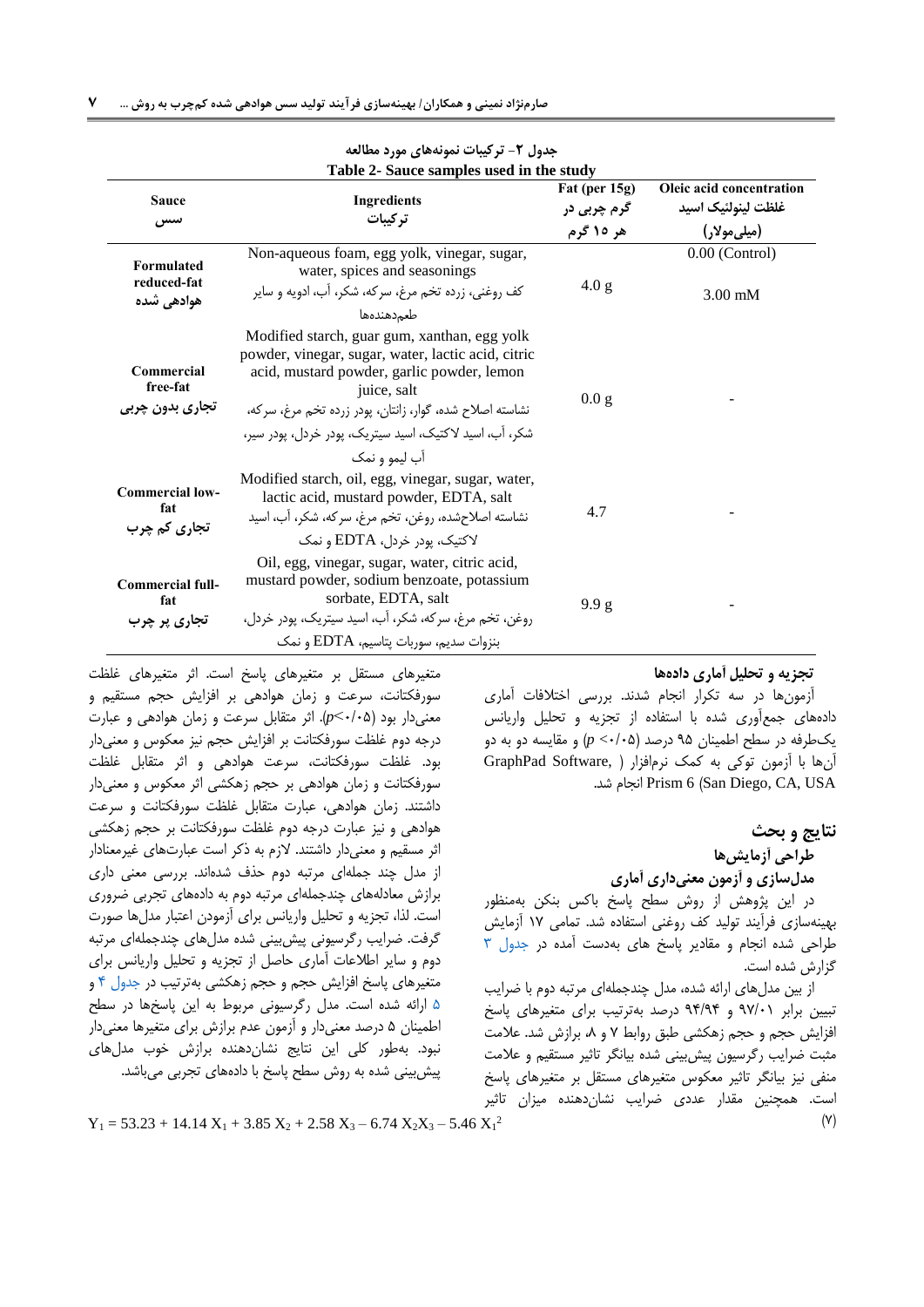$$
Y_2 = 1.34 - 5.90 X_1 - 1.93 X_1 + 1.66 X_3 + 2.58 X_1 X_2 - 1.49 X_1 X_3 + 3.98 X_1^2
$$
 (A)

|       |                                           |                                   | independent variables on foam properties |                    |                                          |  |
|-------|-------------------------------------------|-----------------------------------|------------------------------------------|--------------------|------------------------------------------|--|
|       | <b>Independent variables</b>              | Dependent variables (Responces)** |                                          |                    |                                          |  |
|       |                                           | متغیرهای مستقل                    | متغيرهاي وابسته (پاسخها)                 |                    |                                          |  |
| Run*  | <b>Surfactant concentration</b><br>$(\%)$ | Whipping speed<br>(rpm)           | Whipping time<br>(min)                   | Overrun $(\% )$    | Drainage (mL)                            |  |
| أزمون | غلظت سورفاكتانت                           | سرعت همزدن                        | زمان همزدن                               | افزایش حجم (درصد)  | حجم زهکش <i>ی</i><br>(میل <i>ی</i> لیتر) |  |
|       | (د, صد)                                   | (دور بر دقیقه)                    | (دقيقه)                                  |                    |                                          |  |
|       | $X_1$                                     | $X_2$                             | $X_3$                                    | $Y_1$              | $Y_2$                                    |  |
| 1     | 10                                        | 1100                              | 25                                       | $61.016 \pm 1.419$ | $0.333 \pm 0.577$                        |  |
| 2     | 6                                         | 3250                              | 15                                       | $52.381 \pm 0.639$ | $1.666 \pm 0.577$                        |  |
| 3     | 6                                         | 3250                              | 15                                       | $53.488 \pm 0.639$ | $2.000 \pm 0.577$                        |  |
| 4     | 2                                         | 3250                              | 15                                       | $35.484 \pm 2.083$ | $10.000 \pm 0.577$                       |  |
| 5     | 10                                        | 3250                              | 15                                       | $60.784 \pm 0.854$ | $0.333 \pm 0.577$                        |  |
| 6     | 10                                        | 1100                              | 5                                        | $45.840 \pm 2.931$ | $0.333 \pm 0.577$                        |  |
| 7     | 6                                         | 5400                              | 15                                       | $54.819 \pm 2.166$ | $1.666 \pm 0.577$                        |  |
| 8     | 6                                         | 1100                              | 15                                       | $45.920 \pm 1.462$ | $1.666 \pm 0.577$                        |  |
| 9     | 6                                         | 3250                              | 25                                       | $52.750 \pm 0.639$ | $3.666 \pm 1.000$                        |  |
| 10    | $\overline{2}$                            | 1100                              | 25                                       | $34.722 \pm 2.405$ | $21.000 \pm 1.000$                       |  |
| 11    | $\overline{2}$                            | 5400                              | 5                                        | $37.459 \pm 1.955$ | $4.666 \pm 0.577$                        |  |
| 12    | 6                                         | 3250                              | 15                                       | $52.381 \pm 0.639$ | $1.000 \pm 0.577$                        |  |
| 13    | 6                                         | 3250                              | 5                                        | $49.573 \pm 0.740$ | $0.333 \pm 0.577$                        |  |
| 14    | $\overline{2}$                            | 1100                              | 5                                        | $11.584 \pm 2.749$ | $14.666 \pm 1.000$                       |  |
| 15    | 10                                        | 5400                              | 25                                       | $57.434 \pm 0.905$ | $1.000 \pm 1.000$                        |  |
| 16    | 2                                         | 5400                              | 25                                       | $26.190 \pm 0.584$ | $11.000 \pm 0.577$                       |  |
| 17    | 10                                        | 5400                              | 15                                       | $61.780 \pm 1.149$ | $0.333 \pm 0.577$                        |  |

**جدول -3 آزمایشهای طراحی شده به روش سطح پاسخ و پاسخهای محاسبه شده در بررسی اثر متغیرهای مستقل بر ویژگیهای کف Table 2-Experiments designed by response surface methodology and calculated responses to investigate the effect of** 

\* ترتیب تصادفی بوده و شماره اجراها با ترتیب آزمونها مطابقت ندارد. \*\* دادههای نشان داده شده معادل انحراف معیار± میانگین هستند. \* The order is random and the number of runs does not match the order of the experiments**.**

\*\* The data shown are the standard deviation ± mean**.**

#### 11 درصد وزنی با سرعت هوادهی باالی 0111 دور بر دقیقه حاصل شد.

الزم به ذکر است که محصوالتی با این میزان از حجم هوا )افزایش حجم بیش از 81 درصد( به عنوان محصول با هوادهی باال در نظر گرفته میشوند )[1999 ,Mougeot and Campbell](#page-17-17)). با افزایش سرعت تا 1111 دور بر دقیقه مقدار افزایش حجم کاهش یافت که ممکن است بهدلیل اعمال نیروی برشی باال باشد. در نتیجه اعمال برش مداوم و یا افزایش سرعت آن، هوا وارد سطح آزاد مایع شده و حبابهای بزرگی ایجاد می کند که شکسته شده و منجر به بی ثباتی کف تولید شده میشوند [\)](#page-17-18) [,Jalmes-Saint and Drenckhan](#page-17-18) .)[2015](#page-17-18)

اثر متقابل غلظت سورفکتانت و زمان هوادهی بر افزایش حجم در شکل ۲-b ارائه شده است. بیشترین مقدار افزایش حجم در غلظت سورفکتانت 11 درصد وزنی تحت هوادهی به مدت 21 دقیقه حدود 80 درصد بود

### **تجزیه و تحلیل سطوح پاسخ سه بعدی**

<span id="page-7-1"></span>بهمنظور ارزیابی اثرات متقابل متغیرهای مستقل روی هر یک از متغیرهای پاسخ، منحنیهای سطح پاسخ برای هر مدل برازش شده ایجاد شد. در [شکل -2](#page-10-0)a اثر متقابل غلظت سورفکتانت و سرعت هوادهی بر افزایش حجم نشان داده شده است. قابلیت تولید کف روغنی با افزایش غلظت سورفکتانت تا 11 درصد وزنی افزایش یافت. این روند مشابه روند کلی پذیرفته شده در مورد سیستمهای آبی است. با افزایش غلظت، بخش وسیعتری از سطح مشترک روغن و هوا با سورفکتانت پوشیده شده و تثبیت میشود )[2011 .,](#page-17-16)*al et* Binks). بهطور مشابه، در مورد مخلوط روغن آفتابگردان و سورفکتانت الکل چرب -1اکتادکانول، میزان افزایش حجم از 21 درصد برای 2 درصد وزنی به 41 درصد برای 11 درصد وزنی افزایش یافت [\)](#page-17-10) *et* [Fameau](#page-17-10) [2015 .,](#page-17-10)*al*). نتایج مشابهی نیز برای مخلوط روغن آفتابگردان و سورفکتانت میریستیک اسید )[2011 .,](#page-17-16)*al et* Binks )و روغن زیتون و سورفکتانتهای دی گلیسرول مونومیریستات و دی گلیسرول منوالورات )2008 .,*al et* [Shrestha](#page-19-3) )گزارش شده است. بیشترین مقدار افزایش حجم معادل 81 درصد بود که در غلظت سورفکتانت

<span id="page-7-0"></span>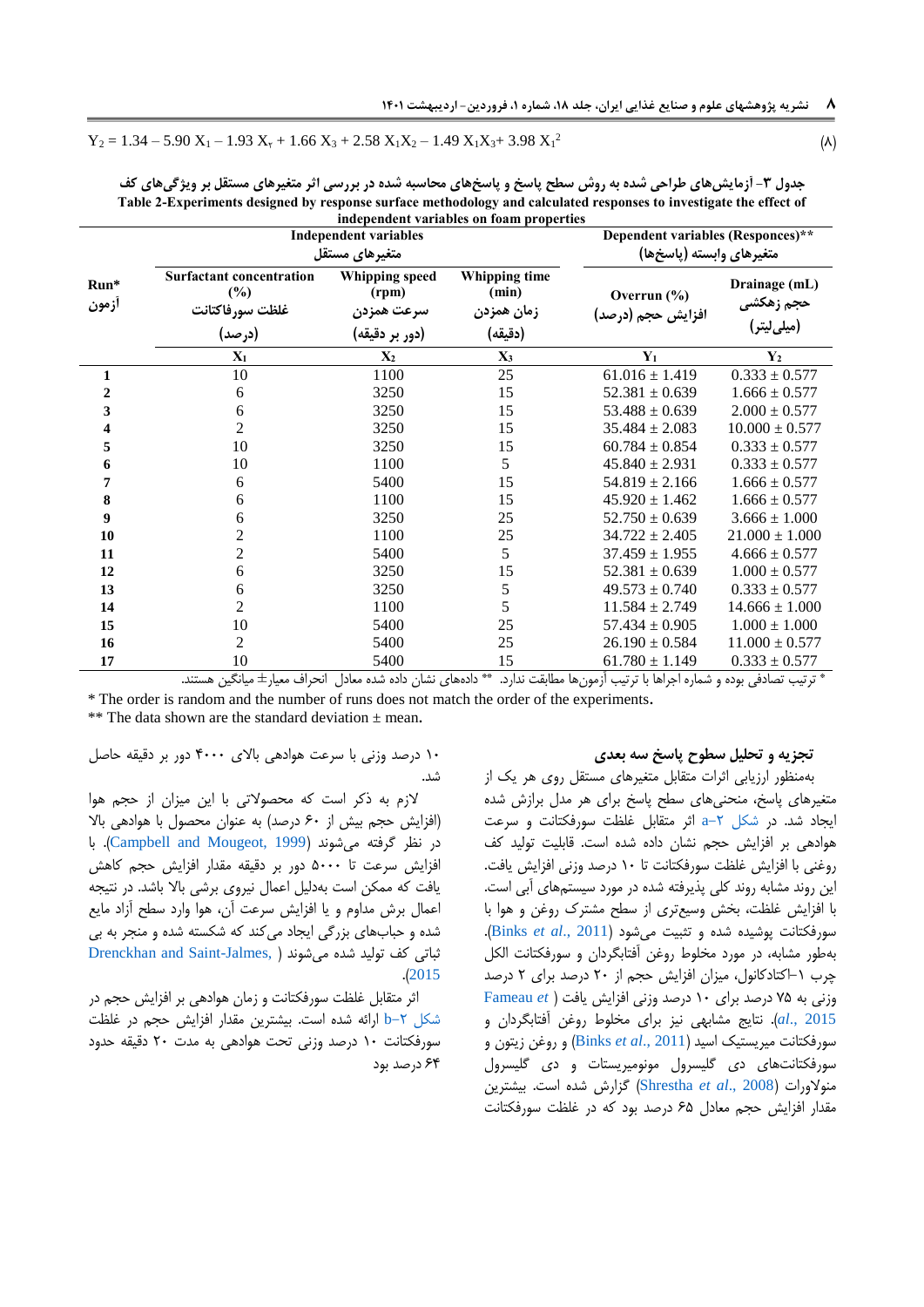|                                                                                       | Predicted<br>coefficients | sum of<br>squares | response variable<br>Degree of | Mean<br>squared   |         |         | Std. | C.V.          |
|---------------------------------------------------------------------------------------|---------------------------|-------------------|--------------------------------|-------------------|---------|---------|------|---------------|
|                                                                                       | ضرايب پيش بيني<br>شده     | مجموع<br>مربعات   | freedom<br>درجه آزادی          | ميانگين<br>مربعات | F-value | p-value | Dev. | $\frac{0}{0}$ |
| مدلModel                                                                              |                           | 2937.92           | 9                              | 326.44            | 58.59   | 0.0001  | 2.36 | 5.06          |
| Intercept                                                                             |                           |                   |                                |                   |         |         |      |               |
| عرض ازمبدا                                                                            |                           |                   |                                |                   |         |         |      |               |
| $\beta_0$                                                                             | 53.24                     |                   |                                |                   |         |         |      |               |
| <b>Linear expression</b>                                                              |                           |                   |                                |                   |         |         |      |               |
| عبارت خطی                                                                             |                           |                   |                                |                   |         |         |      |               |
| <b>Surfactant concentration</b><br>$(\beta_1 X_1)$<br>$(\beta_1 X_1)$ غلظت سورفاكتانت | 14.14                     | 1999.74           | $\mathbf{1}$                   | 1999.74           | 358.90  | 0.0001  |      |               |
| Whipping speed $(\beta_2 X_2)$                                                        |                           |                   |                                |                   |         |         |      |               |
| (β2X2) سرعت همزدن                                                                     | 3.86                      | 148.97            | $\mathbf{1}$                   | 148.97            | 26.74   | 0.0013  |      |               |
| Whipping time $(\beta_3X_3)$                                                          | 2.59                      | 66.94             | $\mathbf{1}$                   | 66.94             | 12.01   | 0.0105  |      |               |
| $(\beta_3 X_3)$ زمان همزدن                                                            |                           |                   |                                |                   |         |         |      |               |
| <b>Interaction</b>                                                                    |                           |                   |                                |                   |         |         |      |               |
| متقابل                                                                                |                           |                   |                                |                   |         |         |      |               |
| Surfactant concentration ×                                                            |                           |                   |                                |                   |         |         |      |               |
| Whipping speed $(\beta_{12}X_1X_2)$<br>غلظت سورفاكتانت × سرعت                         | $-0.62$                   | 3.10              | $\mathbf{1}$                   | 3.10              | 0.5568  | 0.4798  |      |               |
| $(\beta_{12}X_1X_2)$ همزدن                                                            |                           |                   |                                |                   |         |         |      |               |
| Surfactant concentration ×                                                            |                           |                   |                                |                   |         |         |      |               |
| Whipping time $(\beta_{13}X_1X_3)$                                                    |                           |                   |                                |                   |         |         |      |               |
| غلظت سورفاكتانت × زمان                                                                | $-0.12$                   | 0.1342            | $\mathbf{1}$                   | 0.1342            | 0.0241  | 0.8811  |      |               |
| $(\beta_{13}X_1X_3)$ همزدن                                                            |                           |                   |                                |                   |         |         |      |               |
| Whipping speed ×                                                                      |                           |                   |                                |                   |         |         |      |               |
| Whipping time $(\beta_{23}X_2X_3)$                                                    | $-6.74$                   | 363.50            | 1                              | 363.50            | 65.24   | 0.0001  |      |               |
| سرعت همزدن × زمان همزدن                                                               |                           |                   |                                |                   |         |         |      |               |
| $(\beta_{23}X_2X_3)$                                                                  |                           |                   |                                |                   |         |         |      |               |
| <b>Quadratic expression</b>                                                           |                           |                   |                                |                   |         |         |      |               |
| عبارت درجه دوم                                                                        |                           |                   |                                |                   |         |         |      |               |
| Surfactant concentration <sup>2</sup><br>$(\beta_{11}X_1^2)$                          |                           |                   |                                |                   |         |         |      |               |
| $(\beta_{11}X_1^2)$ غلظت سورفاكتانت <sup>7</sup>                                      | $-5.47$                   | 80.12             | $\mathbf{1}$                   | 80.12             | 14.38   | 0.0068  |      |               |
| Whipping speed <sup>2</sup> ( $\beta_{22}X_2^2$ )                                     |                           |                   |                                |                   |         |         |      |               |
| $(\beta_{22}X_2^2)$ سرعت همزدن ۲                                                      | $-3.23$                   | 28.00             | $\mathbf{1}$                   | 28.00             | 5.03    | 0.0599  |      |               |
| Whipping time <sup>2</sup> ( $\beta_{33}X_3^2$ )                                      |                           |                   |                                |                   |         |         |      |               |
| $(\beta_{33}X_3^2)$ زمان همزدن (                                                      | $-2.44$                   | 15.96             | $\mathbf{1}$                   | 15.96             | 2.86    | 0.1344  |      |               |
| <b>Residual error</b>                                                                 |                           |                   | $\boldsymbol{7}$               |                   |         |         |      |               |
| خطاي باقىمانده                                                                        |                           | 39.00             |                                | 5.57              |         |         |      |               |
| Lack of fit                                                                           |                           | 38.19             | $\mathfrak s$                  | 7.64              | 18.70   | 0.0515  |      |               |
| عدم برازش                                                                             |                           |                   |                                |                   |         |         |      |               |
| خالص کلNet error                                                                      |                           | 0.8170            | $\sqrt{2}$                     | 0.4085            |         |         |      |               |
| جمعSum                                                                                |                           | 2976.92           | 16                             |                   |         |         |      |               |

| جدول ٤- نتايج تجزيه و تحليل واريانس و ضرايب مدل برازش شده به معادله رگرسيوني درجه دوم متغير پاسخ افزايش حجم                 |
|-----------------------------------------------------------------------------------------------------------------------------|
| Table 4- Results of analysis of variance and model coefficients fitted to the quadratic regression equation for the overrun |
| response variable                                                                                                           |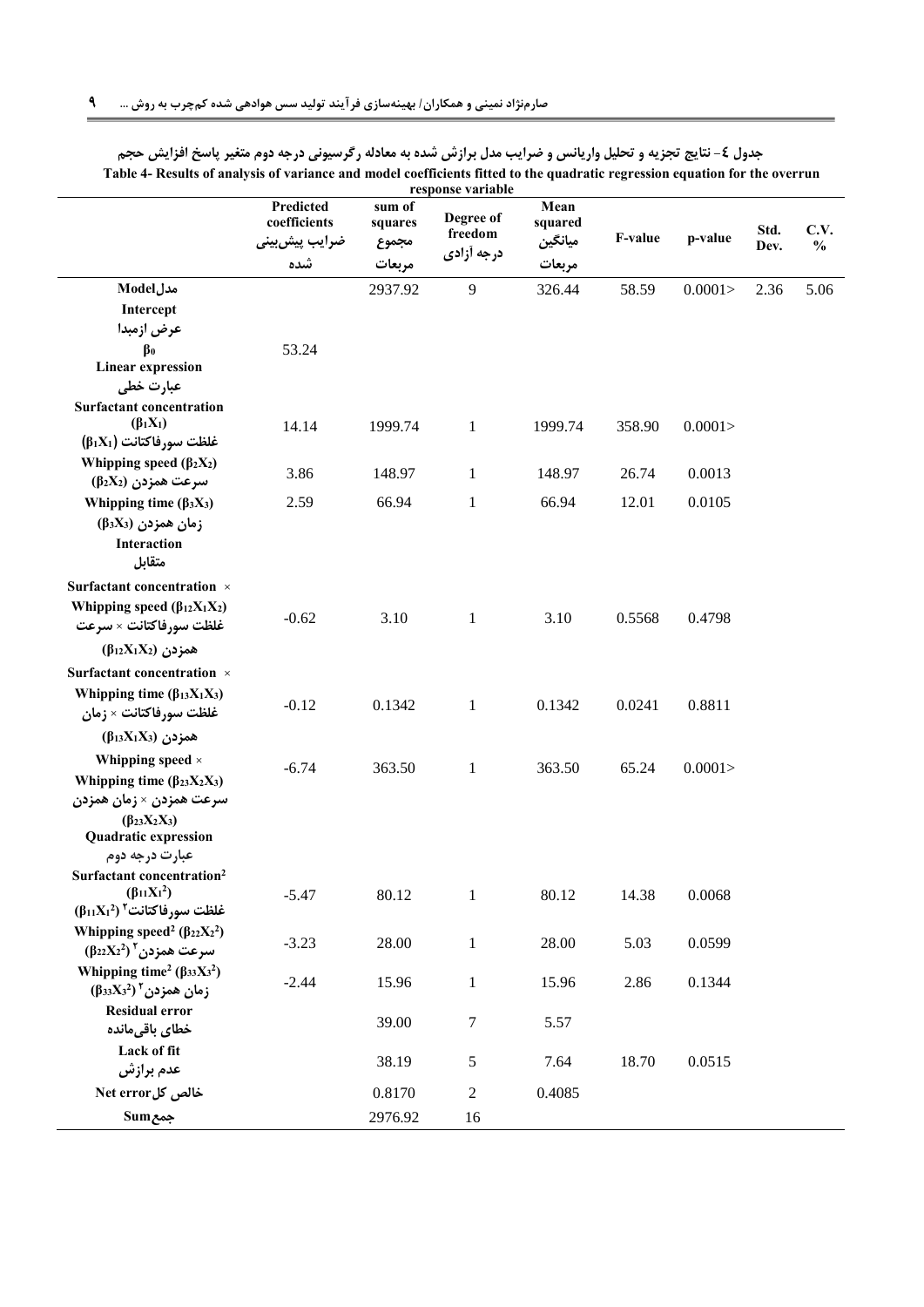| drainage response variable                                    |                           |                   |                      |                 |         |         |              |        |
|---------------------------------------------------------------|---------------------------|-------------------|----------------------|-----------------|---------|---------|--------------|--------|
|                                                               | Predicted<br>coefficients | sum of<br>squares | Degree of<br>freedom | Mean<br>squared | F-value | p-value | Std.<br>Dev. | C.V. % |
| <b>Model</b> مدل                                              |                           | 577.37            | 9                    | 64.15           | 34.37   | 0.0001  | 1.37         | 30.690 |
| عرض از مبداIntercept                                          |                           |                   |                      |                 |         |         |              |        |
| $\beta_0$                                                     | 1.34                      |                   |                      |                 |         |         |              |        |
| <b>Linear expression</b>                                      |                           |                   |                      |                 |         |         |              |        |
| عبارت خطی                                                     |                           |                   |                      |                 |         |         |              |        |
| <b>Surfactant concentration</b>                               |                           |                   |                      |                 |         |         |              |        |
| $(\beta_1 X_1)$                                               | $-5.90$                   | 348.10            | $\mathbf{1}$         | 348.10          | 186.51  | 0.0001  |              |        |
| $(\beta_1 X_1)$ غلظت سورفاكتانت (61                           |                           |                   |                      |                 |         |         |              |        |
| Whipping speed $(\beta_2 X_2)$                                | $-1.93$                   | 37.38             | $\mathbf{1}$         | 37.38           | 20.03   | 0.0029  |              |        |
| (β2X2) سرعت همزدن                                             |                           |                   |                      |                 |         |         |              |        |
| Whipping time $(\beta_3X_3)$                                  | 1.67                      | 27.78             | $\mathbf{1}$         | 27.78           | 14.88   | 0.0062  |              |        |
| (β3X3)زمان همزدن                                              |                           |                   |                      |                 |         |         |              |        |
| متقابل Interaction                                            |                           |                   |                      |                 |         |         |              |        |
| <b>Surfactant concentration</b>                               |                           |                   |                      |                 |         |         |              |        |
| $\times$ Whipping speed                                       |                           |                   |                      |                 |         |         |              |        |
| $(\beta_{12}X_1X_2)$<br>غلظت سورفاكتانت × سرعت                | 2.58                      | 53.39             | $\mathbf{1}$         | 53.39           | 28.61   | 0.0011  |              |        |
|                                                               |                           |                   |                      |                 |         |         |              |        |
| $(\beta_{12}X_1X_2)$ همزدن<br><b>Surfactant concentration</b> |                           |                   |                      |                 |         |         |              |        |
| ×Whipping time                                                |                           |                   |                      |                 |         |         |              |        |
| $(\beta_{13}X_1X_3)$                                          |                           |                   |                      |                 |         |         |              |        |
| غلظت سورفاكتانت × زمان                                        | $-1.50$                   | 18.00             | $\mathbf{1}$         | 18.00           | 9.64    | 0.0172  |              |        |
| $(\beta_{13}X_1X_3)$ همزدن                                    |                           |                   |                      |                 |         |         |              |        |
|                                                               |                           |                   |                      |                 |         |         |              |        |
| Whipping speed $\times$                                       |                           |                   |                      |                 |         |         |              |        |
| Whipping time $(\beta_{23}X_2X_3)$                            | 0.08                      | 0.05              | $\mathbf{1}$         | 0.05            | 0.02    | 0.8679  |              |        |
| سرعت همزدن × زمان                                             |                           |                   |                      |                 |         |         |              |        |
| $(\beta_{23}X_2X_3)$ همزدن                                    |                           |                   |                      |                 |         |         |              |        |
| <b>Quadratic expression</b>                                   |                           |                   |                      |                 |         |         |              |        |
| عبارت درجه دوم<br>Surfactant concentration <sup>2</sup>       |                           |                   |                      |                 |         |         |              |        |
| $(\beta_{11}X_1^2)$                                           | 3.98                      | 42.52             | $\mathbf{1}$         | 42.52           | 22.78   | 0.0020  |              |        |
| $(\beta_{11}X_1^2)$ غلظت سورفاكتانت <sup>7</sup>              |                           |                   |                      |                 |         |         |              |        |
| Whipping speed <sup>2</sup> ( $\beta_{22}X_2^2$ )             |                           |                   |                      |                 |         |         |              |        |
| $(\beta_{22}X_2^2)$ ۲سرعت همزدن ( $\beta_{22}X_2$             | 0.48                      | 0.62              | $\,1$                | 0.62            | 0.33    | 0.5805  |              |        |
| Whipping time <sup>2</sup>                                    |                           |                   |                      |                 |         |         |              |        |
| $(\beta_{33}X_3^2)$ زمان همزدن (2                             | 0.81                      | 1.79              | $\mathbf{1}$         | 1.79            | 0.9580  | 0.3603  |              |        |
| $(\beta_{33}X_3^2)$                                           |                           |                   |                      |                 |         |         |              |        |
| <b>Residual error</b>                                         |                           | 13.06             | 7                    | 1.78            |         |         |              |        |
| خطاي باقىمانده                                                |                           |                   |                      |                 |         |         |              |        |
| Lack of fit<br>عدم برازش                                      |                           | 12.55             | $\sqrt{5}$           | 2.51            | 9.68    | 0.0963  |              |        |
| Net error                                                     |                           |                   |                      |                 |         |         |              |        |
| خالص کل                                                       |                           | 0.51              | $\sqrt{2}$           | 0.25            |         |         |              |        |
| <b>Sum</b>                                                    |                           | 590.43            | 16                   |                 |         |         |              |        |
|                                                               |                           |                   |                      |                 |         |         |              |        |

<span id="page-9-0"></span>**جدول -1 نتایج تجزیه و تحلیل واریانس و ضرایب مدل برازش شده به معادله رگرسیونی درجه دوم متغیر پاسخ حجم زهکشی Table 5- Results of analysis of variance and model coefficients fitted to the quadratic regression equation for the**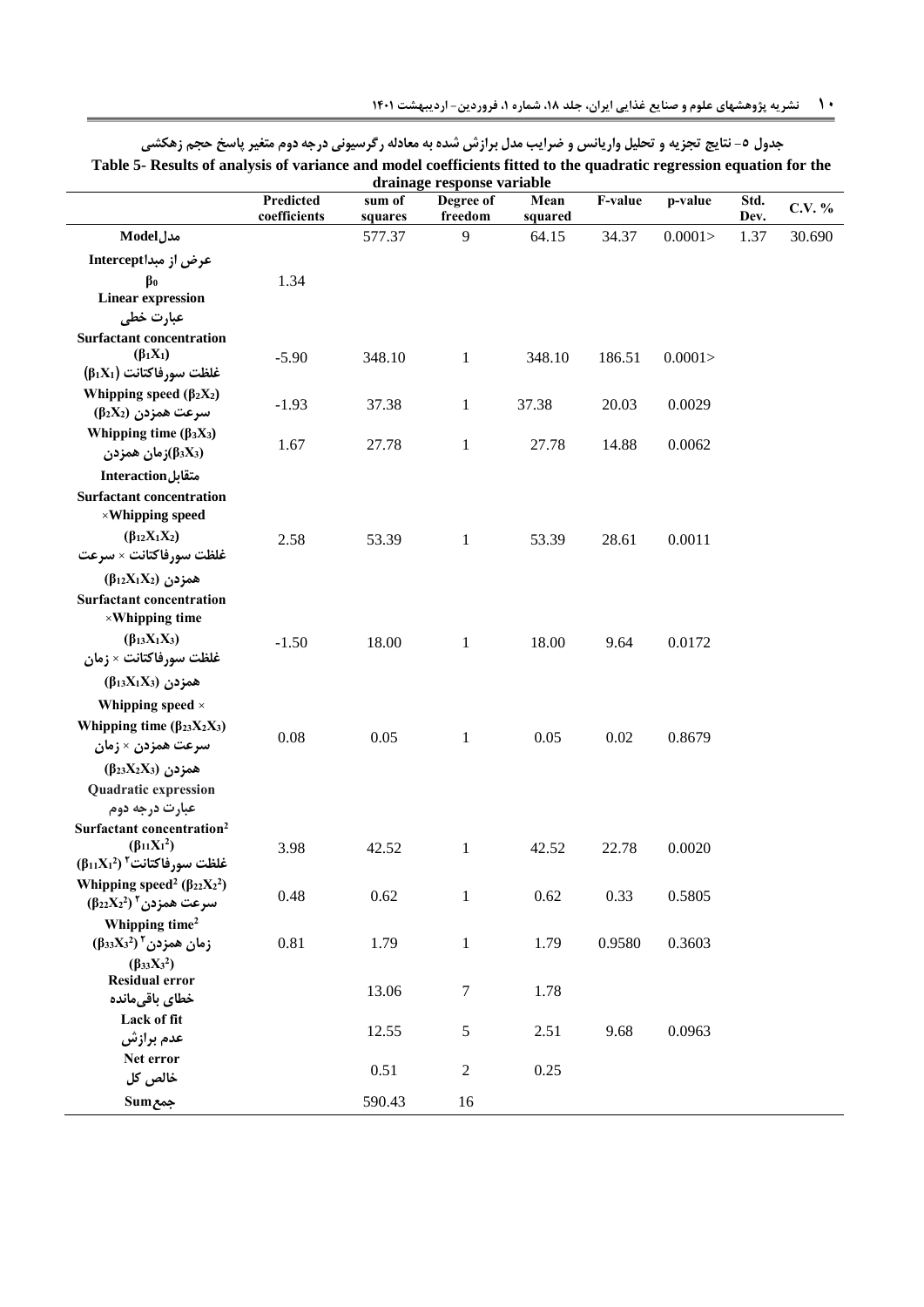

شکل ۲- اثرات متقابل غلظت سورفکتانت و سرعت هوادهی در زمان ۱۵ دقیقه (الف)، غلظت سورفکتانت و زمان هوادهی در سرعت ۳۲۵۰ دور بر **دقیقه )ب( و سرعت و زمان هوادهی در غلظت سورفکتانت 6 درصد )ج( بر افزایش حجم کفها**

#### **Fig. 2. Interaction of surfactant concentration and whipping speed at 15 minutes (a), surfactant concentration and whipping time at 3250 rpm (b) and whipping speed and time at 6% surfactant concentration (c) on overrun**

حجم کاهش یافت. بنابراین کفهای تهیه شده از مخلوطهای حاوی 8 درصد وزنی سورفکتانت تحت سرعت هوادهی 1011 دور در دقیقه، تنها ظرف مدت 1 دقیقه به حداکثر حجم خود )افزایش حجم حدود ۶۴ درصد) رسیدند. با این حال، همانطور که پیش از این نیز اشاره شد کفهای تولید شده در سرعتهای هوادهی باال پایدار نخواهند بود. بنابراین انتخاب سرعت و زمانی که در آن عالوه بر بازده حداکثری تولید، کفها پایداری مناسبی نیز داشته باشند، بسیار حائز اهمیت است. همان طور که در شکل  $-7$  و  $-0$  به وضوح مشخص است <span id="page-10-0"></span>همان طور که نتایج مطالعه پیشین نیز نشان داد، حجم کف در ابتدا بهطور قابل توجهی افزایش مییابد اما سپس ثابت باقی میماند و همه مخلوطها در 21 دقیقه ابتدایی زمان هوادهی به حداکثر حجم خود میرسند )2020 *.*,*al et* [Saremnejad](#page-18-5)). نتایج مشابهی برای هوادهی روغن آفتابگردان اولئیک باال حاوی سورفکتانت میریستیک اسید گزارش شده است )[2016 .,](#page-17-9)*al et* Binks). در مورد اثر متقابل سرعت و زمان هوادهی (شکل ۲–c) نیز همانطور که انتظار می رفت با افزایش سرعت هوادهی، زمان الزم برای رسیدن به حداکثر افزایش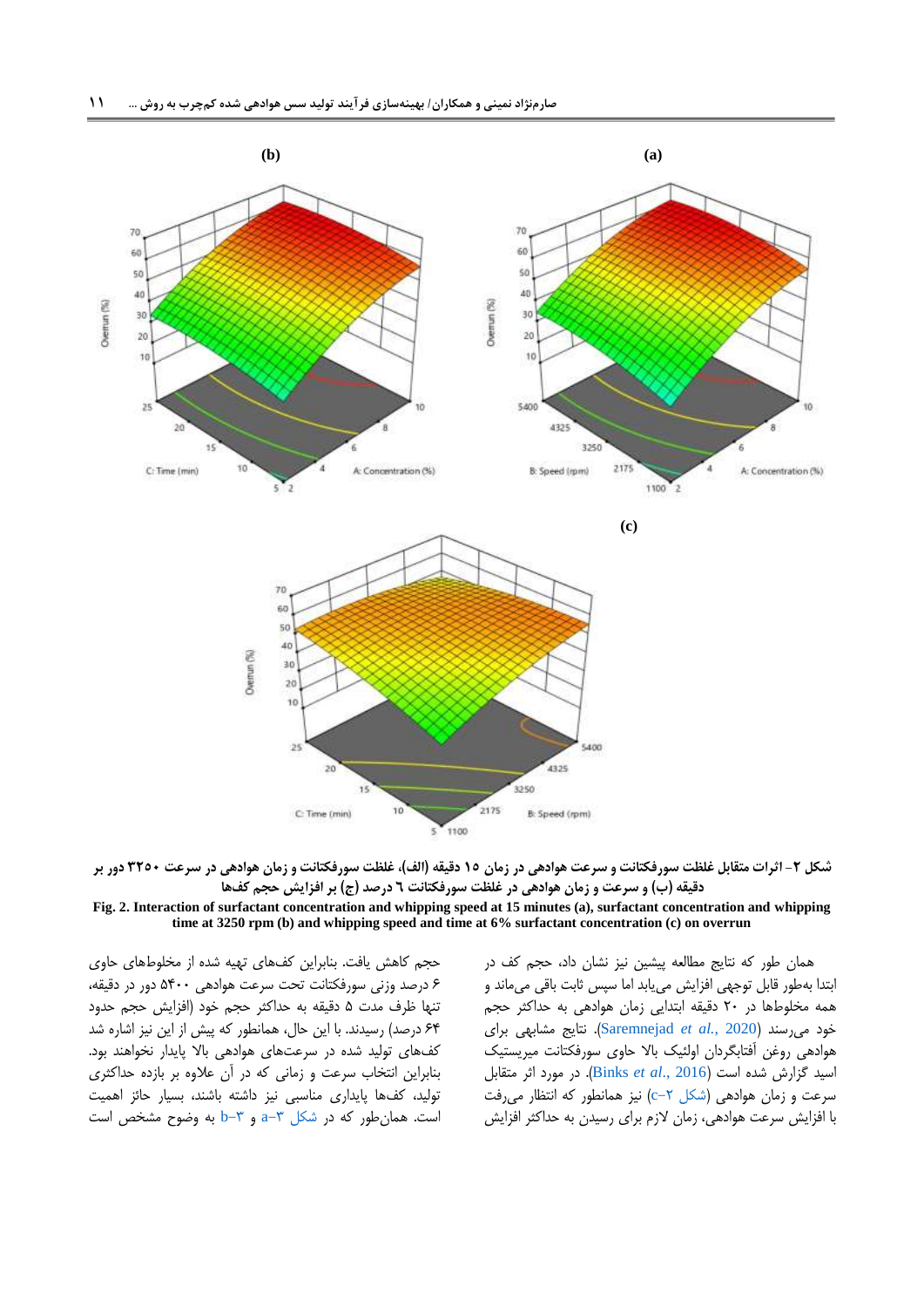میزان زهکشی کفها با افزایش غلظت سورفکتانت کاهش مییابد. پایداری کف بهطور قابل توجهی به غلظت سورفاکتانت بستگی دارد چرا که مولکولهای آن سطح مشترک روغن و حبابهای هوا را پوشانده ، به این ترتیب از فروپاشی کف جلوگیری میکنند )2006 .,*al et* [Shrestha](#page-19-3)). عالوه بر این افزایش غلظت ذرات بلوری

سورفکتانت میتواند منجر به تشکیل یک اولئوژل )مخلوط روغن و سورفکتانت) بسیار ویسکوالاستیک شود. در چنین مخلوطی مقادیر زیادی از فاز پیوسته روغنی بیحرکت میشود و در نتیجه پایداری کف .)[Fameau and Saint-Jalmes, 2017](#page-17-11)( مییابد افزایش



**شکل -3 اثرات متقابل غلظت سورفکتانت و سرعت هوادهی در زمان 11 دقیقه )الف(، غلظت سورفکتانت و زمان هوادهی در سرعت 3213 دور بر دقیقه )ب( و سرعت و زمان هوادهی در غلظت سورفکتانت 6 درصد )ج( بر حجم زهکشی کفها**

**Fig. 3. Interaction of surfactant concentration and whipping speed at 15 minutes (a), surfactant concentration and whipping time at 3250 rpm (b) and whipping speed and time at 6% surfactant concentration (c) on drainage.**

> <span id="page-11-0"></span>بهطور کلی میتوان نتیجه گرفت کفهای تهیه شده از مخلوط- های روغنی حاوی باالی 0 درصد وزنی سورفکتانت تحت سرعتهای هوادهی 0111-0111 دور در دقیقه و بازه زمانی11-21 دقیقه، حداقل مقدار میزان حجم زهکشی را داشتند و از این لحاظ پایدارتر بودند. در مورد اثر متقابل سرعت و زمان هوادهی (شکل ۳-c) نیز کفهای تهیه شده در سرعتهای پایین ناپایدار بودند. با افزایش سرعت هوادهی میزان حجم زهکشی کفها نیز کاهش یافت. اما باید

توجه داشت که این روند در زمانهای کوتاهتری از فرآیند هوادهی صادق بود و کفهایی که به مدت طوالنیتری در معرض سرعتهای باالی هوادهی قرار گرفتند، ناپایدار بودند

### **بهینهسازی و اعتبارسنجی مدل**

پس از بهدست آمدن مدلهای چندجملهای مرتبه دوم برای هر کدام از پاسخها، بهمنظور بهینهسازی هم زمان متغیرهای پاسخ از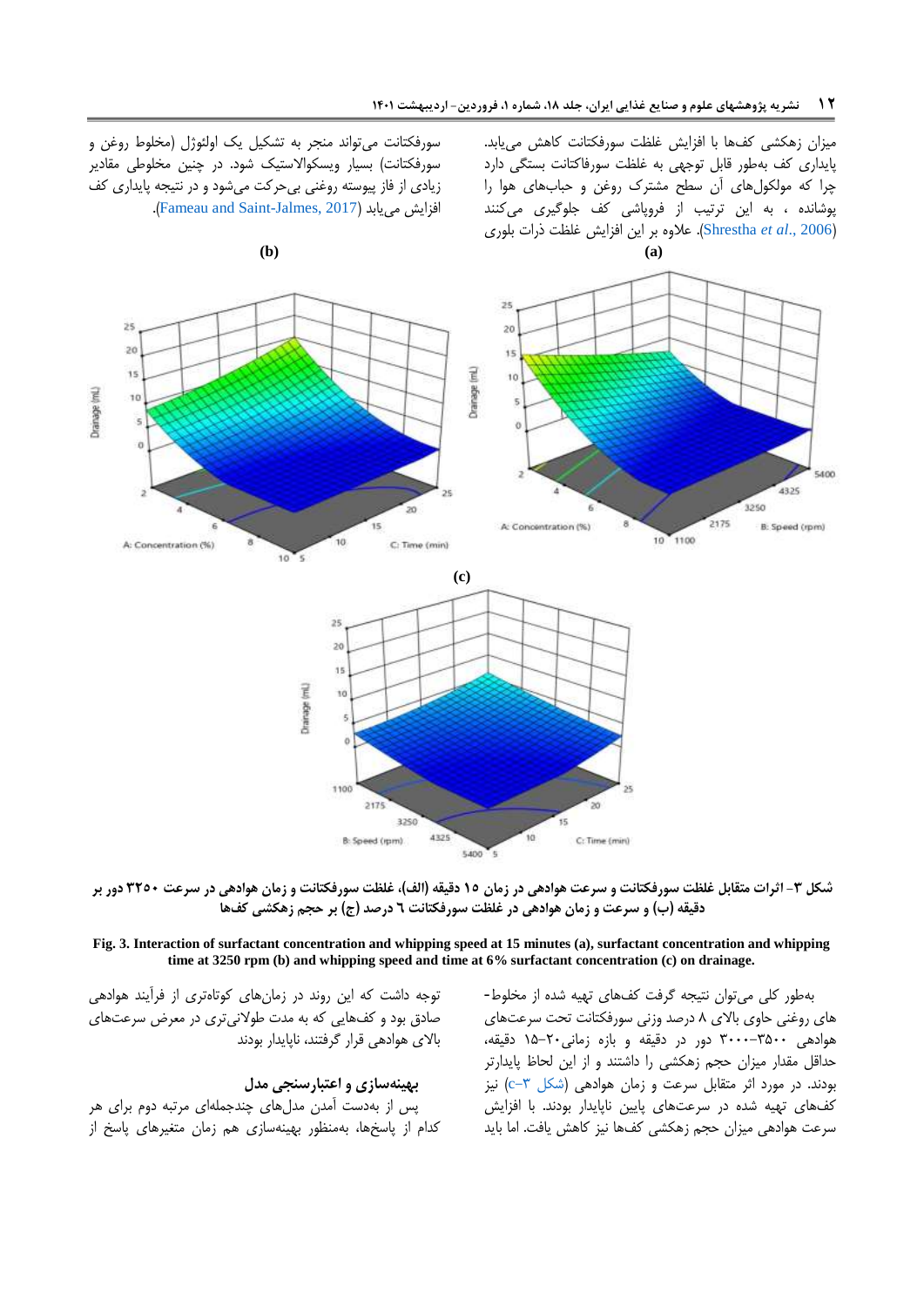حداکثر بازده تولید کف روغنی و پایداری آن میباشد. برای تایید اعتبار مقادیر پیشبینی شده در بهینهسازی مدل، میزان افزایش حجم و حجم زهکشی در شرایط بهینه پیشبینی شده با سه تکرار بهدست آمد [\)جدول 4\(](#page-12-1). نزدیک بودن میزان مقادیر اندازهگیری شده و پیشبینی شده نشان از صحت مدلها داشت.

بهطور کلی میتوان نتیجه گرفت که کف تهیه شده از مخلوط حاوی حدود 11 وزنی سورفکتانت تحت شرایط سرعت هوادهی حدود 0011 دور در دقیقه به مدت تقریبی 11 دقیقه افزایش حجم باالی 81 درصد به لحاظ قابلیت تولید کف و پایداری قابل قبول میباشد. بنابراین کف آماده شده تحت این شرایط بهعنوان کف بهینه برای تولید سس کمچرب هوادهی شده انتخاب گردید. <span id="page-12-0"></span>روش سطح پاسخ و تابع مطلوبیت استفاده شد. کمترین و بیشترین مقادیر مد نظر و همچنین ضریب اهمیت آنها برای متغیرهای پاسخ مورد بررسی در [جدول 8](#page-12-0) ارائه شده است. درجه مطلوبیت هر پاسخ میتواند رابطه حائز اهمیتی با پاسخهای دیگر داشته باشد. درجه این اهمیت با عالمت »+« تعیین شده و از حداقل مقدار یک )+( تا حداکثر مقدار پنج (+++++) تغییر میکند (Lee et al., 2018). ضرایب اهمیت در این مطالعه به نحوی انتخاب شدند تا شرایطی را که مقادیر پاسخ در آن مطلوبترین است، ارائه کنند. طبق مقادیر پیشبینی شده در بهینهسازی مدل هوادهی مخلوط حاوی حدود 11 درصد سورفکتانت تحت سرعت حدود 0011 دور در دقیقه به مدت 11 دقیقه، با شاخص مطلوبیت یک شرایط بهینه برای دستیابی به

| ً جدول ٦- محدوده متغيرها و ضريب اهميت پاسخها جهت بهينه سازي فرايند تهيه كف به روش سطح پاسخ                                 |
|----------------------------------------------------------------------------------------------------------------------------|
| Table 6- Range of variables and significance coefficient of responses to optimize the foam preparation process by response |
| awfaaa mathadalagu                                                                                                         |

| surface methodology                                    |                |                |                |                                  |
|--------------------------------------------------------|----------------|----------------|----------------|----------------------------------|
| <b>Variables</b>                                       |                | <b>Minimum</b> | <b>Maximum</b> | <b>Coefficient of importance</b> |
| متغيرها                                                |                | كمترين         | بيشترين        | ضريب اهميت                       |
| Independent                                            |                |                |                |                                  |
| متغیرهای مستقل                                         |                |                |                |                                  |
| Surfactant concentration (%)<br>غلظت سورفاكتانت (درصد) | In range       | $\overline{2}$ | 10             |                                  |
| Whipping speed (rpm)<br>سرعت همزدن (دور بر دقیقه)      | In range       | 1100           | 5400           | -                                |
| Whipping time (min)<br>زمان همزدن (دقيقه)              | In range       | 5              | 15             |                                  |
| Dependent                                              |                |                |                |                                  |
| Overrun $(\% )$<br>افزایش حجم (درصد)                   | <b>Maximum</b> | 11.58          | 61.78          | $++++-$                          |
| Drainage (mL)<br>حجم زهکش <i>ی</i> (میل <i>ی</i> لیتر) | <b>Minimum</b> | 0.00           | 21.00          | $+++$                            |

<span id="page-12-1"></span>**جدول -7 مقادیر پیشبینی شده متغیرهای وابسته و مستقل به روش سطح پاسخ**

**Table 7- Predicted values of dependent and independent variables by response surface methodology**

| Dependent variables (Responses)** |                 |                                          |                        |                               |                 |  |  |  |  |  |  |
|-----------------------------------|-----------------|------------------------------------------|------------------------|-------------------------------|-----------------|--|--|--|--|--|--|
| <b>Independent variables</b>      |                 |                                          |                        |                               | <b>Residues</b> |  |  |  |  |  |  |
|                                   |                 |                                          |                        | باقى ماندەھا                  |                 |  |  |  |  |  |  |
|                                   |                 |                                          |                        |                               |                 |  |  |  |  |  |  |
|                                   | Y2              |                                          |                        |                               | $\mathbf{Y}_2$  |  |  |  |  |  |  |
| $62.01 \pm 2.36$                  | $0.00 \pm 1.36$ | $60.78 \pm 0.85$                         | $0.23 \pm 0.57$        | $-1.23$                       | 0.33            |  |  |  |  |  |  |
|                                   |                 | Predicted<br>مقادیر پیش بینی (برازش) شده | متغيرهاي وابسته (پاسخ) | Measured<br>مقادير مشاهده شده |                 |  |  |  |  |  |  |

# **ارزیابی ویژگیهای سس**

**اسیدیته و pH**

اسیدیته و pH از پارامترهای شیمیایی مهم در تهیه سسها میباشند. طبق استاندارد ملی ایران شماره ،2010 pH سس نباید بیش از 0/1 و اسیدیته آن نیز نباید کمتر از 1/8 )برحسب گرم در صد اسید استیک) باشد. سس با اسیدیته بیش از ۱/۵ طعم نامطلوبی خواهد داشت و از طرفی اسیدیته کمتر از 1/8 زمینه را برای رشد میکروارگانیسمها فراهم میسازد. [جدول 0](#page-13-0) مقادیر pH و اسیدیته نمونهها را نشان میدهد. به دلیل تفاوت تاریخ تولید محصوالت

تجاری و نیز فاصله زمانی موجود از تولید تا خرید آنها امکان بررسی تغییر و pH در طول بازه زمانی میسر نبود، بنابراین فقط نمونههای هوادهی شده از نظر تغییرات اسیدیته و pH در بازه زمانی نگهداری مورد مطالعه قرار گرفتند.

همانطور که در [جدول 0](#page-13-0) مشاهده میشود مقادیر pH تمام نمونهها در محدوده استاندارد یعنی کمتر از 0/1 قرار داشتند. باالترین میزان pH اندازهگیری شده )حدود 0/11( مربوط به سس تجاری پرچرب بود که با سایر نمونهها اختالف معنی داری داشت )1/1111 > *p*). در ترکیبات این نمونه به نگهدارندههای بنزوات سدیم و سوربات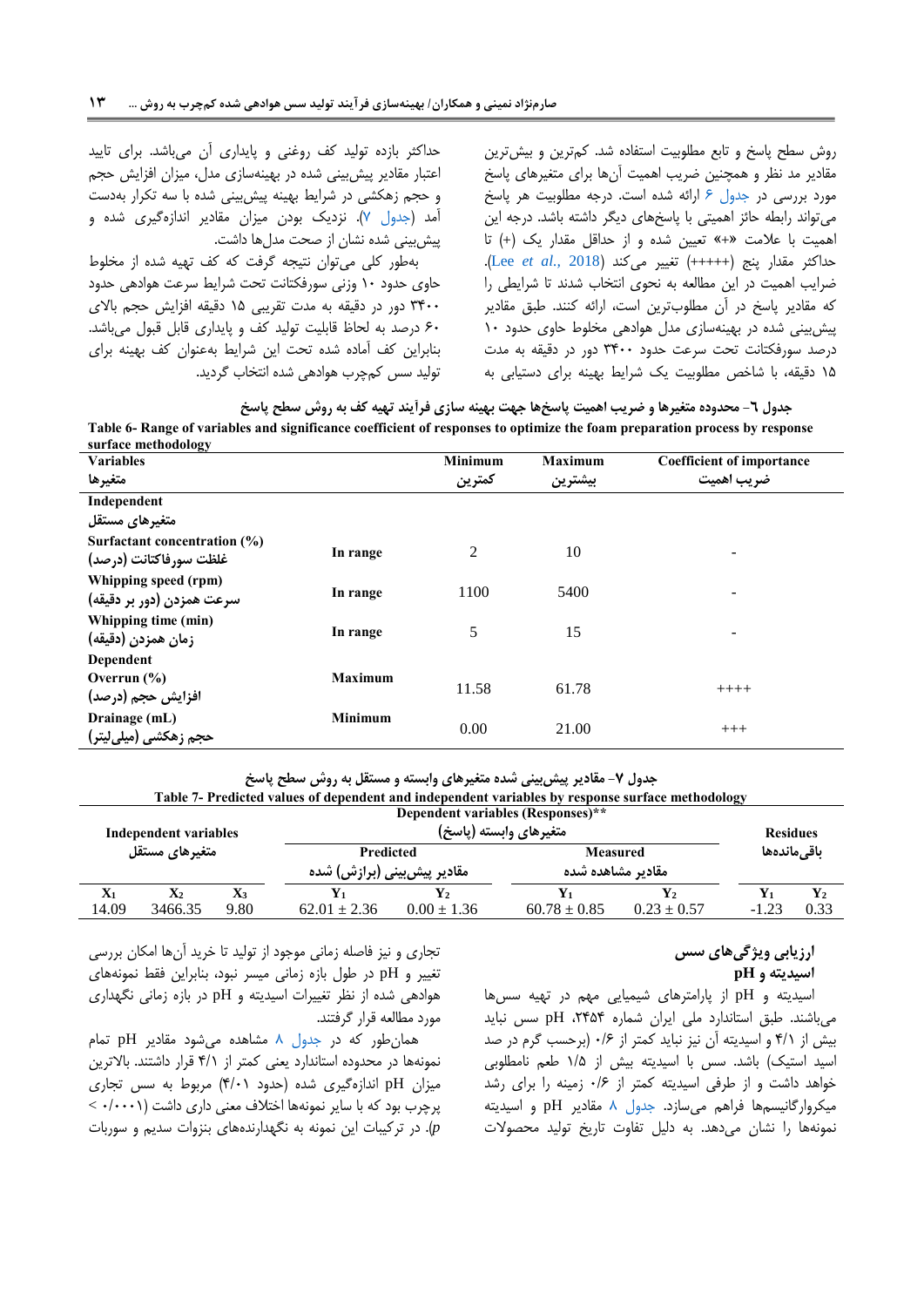شاهد و حاوی لینولئیک اسید مشاهده نشد )1/11< *p*). با افزایش طول مدت نگهداری pH سسهای هوادهی شده کمچرب کمی کاهش یافت. اگرچه این تغییر معنیدار نبود )1/11< *p*)، اما کاهش pH در طول زمان نگهداری، ممکن است مربوط به شکسته شدن برخی از گروههای استری و تبدیل آنها به گروههای اسیدی باشد .)[Hosseinvand and Sohrabvandi, 2016](#page-18-12)(

<span id="page-13-0"></span>پتاسیم )در مجموع ppm 411 )اشاره شده بود که احتماالً بهمنظور جبران اثرات pH باال و افزایش ماندگاری آن بهکار رفتهاند. کمترین میزان pH( حدود 0/80( نیز به سس تجاری بدون چربی اختصاص داشت. هرچند اختالف معنیداری بین pH این نمونه با بقیه سسها مشاهده نشد )1/11< *p*)، اما وجود اسید سیتریک و اسید الکتیک ممکن است علت پایینتر بودن pH این محصول باشد. در مورد سسهای هوادهی شده کمچرب نیز اختالفی بین pH نمونههای

|                             | <b>Table 3.</b> PH and acidity of the samples (mean $\pm$ standard deviation values are reported in each column). |                     |                       |                      |                                   |                     |                  |                  |  |
|-----------------------------|-------------------------------------------------------------------------------------------------------------------|---------------------|-----------------------|----------------------|-----------------------------------|---------------------|------------------|------------------|--|
| <b>Sauce</b>                |                                                                                                                   |                     | pH<br>Storage (month) |                      | <b>Acidity</b><br>Storage (month) |                     |                  |                  |  |
|                             | 0                                                                                                                 | 1                   | 2                     | 3                    | $\bf{0}$                          | 1                   | 2                | 3                |  |
| Aerated                     |                                                                                                                   |                     |                       |                      |                                   |                     |                  |                  |  |
| Control<br>شاهد             | $3.775 \pm 0.021$                                                                                                 | $3.76 \pm$<br>0.014 | $3.755 \pm 0.007$     | $3.74 \pm$<br>0.028  | $1.21 \pm 0.042$                  | $1.27 +$<br>0.056   | $1.30 \pm 0.014$ | $1.33 \pm 0.084$ |  |
| Containing<br>linoleic acid | $3.780 \pm 0.056$                                                                                                 | $3.765\pm$<br>0.035 | 3.725±0.049           | $3.710 \pm$<br>0.042 | $1.17 \pm 0.070$                  | $1.20 \pm$<br>0.113 | $1.26 \pm 0.042$ | $1.35 \pm 0.098$ |  |
| حاوي                        |                                                                                                                   |                     |                       |                      |                                   |                     |                  |                  |  |
| لينولئيك اسيد               |                                                                                                                   |                     |                       |                      |                                   |                     |                  |                  |  |
| Commercial                  |                                                                                                                   |                     |                       |                      |                                   |                     |                  |                  |  |
| Free-fat                    |                                                                                                                   |                     |                       |                      |                                   |                     |                  |                  |  |
| تجارى بدون                  | $3.685 \pm 0.049$                                                                                                 |                     |                       |                      | $1.37 \pm 0.084$                  |                     |                  |                  |  |
| چربی                        |                                                                                                                   |                     |                       |                      |                                   |                     |                  |                  |  |
| Low-fat                     | $3.715 \pm 0.063$                                                                                                 |                     |                       |                      | $1.34 \pm 0.063$                  |                     |                  |                  |  |
| کم چرب                      |                                                                                                                   |                     |                       |                      |                                   |                     |                  |                  |  |
| <b>Full-fat</b><br>پرچرب    | $4.010 + 0.056$                                                                                                   |                     |                       |                      | $0.92 + 0.056$                    |                     |                  |                  |  |

**جدول -8 مقادیر pH و اسیدیته**

اسیدیته همه نمونهها نیز در محدوده استاندارد یعنی بین 1/8 تا 1/1 بود و مقادیر مربوط به نمونههای مختلف تفاوت معنی داری با یکدیگر نشان ندادند )1/11< *p*). بیشترین میزان اسیدیته )حدود 1/04( به سس تجاری بدون چربی اختصاص داشت که با توجه به تقابل اسیدیته و pH، امری طبیعی به نظر میرسد. همچنین با گذشت زمان و کاهش pH سسهای هوادهی شده کمچرب، مقدار اسیدیته آنها نیز افزایش یافت. اسیدی شدن میتواند نقش مهمی در ادراک سایر ویژگیهای حسی سسها داشته باشد. عالوه بر این با توجه به اسیدیته باال، میتوان این سسها را بهعنوان یک محصول با ثبات میکروبی مناسب در نظر گرفت )2016 *.,al et* [datt'Alu](#page-16-2)).

### **پایداری اکسیداتیو**

اگرچه به دلیل باال بودن اسیدیته، سسها اغلب محصوالت پایداری به حساب میآیند اما با این حال ممکن است با چالش کاهش کیفیت بهدلیل اکسیداسیون چربی مواجه شوند. اکسیداسیون چربیها فرآیند مضری است که باعث از بین رفتن مواد مغذی و ایجاد طعم و رنگ نامطلوب میشود. سسها به عنوان فرآوردهای غذایی امولسیونی حاوی چربی باال )اغلب حدود 01 درصد(، به تخریب اکسیداتیو بسیار حساس هستند )[2014 ,Featherstone](#page-17-19)).

پراکسیدها محصوالت اصلی اکسیداسیون چربیها بوده و جزء اولین ترکیباتی هستند که به محض شروع این فرآیند تشکیل مقدار a[-0 شکل](#page-14-0) طبق .([Dos Passos](#page-17-15) *et al.*, 2019( میشوند پراکسید در تمام نمونهها، از ابتدای دوره نگهداری تا پایان آن افزایش یافت که البته این میزان افزایش در محدوده استاندارد یعنی کمتر از 11 بود )استاندارد ملی شماره 2010(. در روز اول تنها اختالف بین عدد پراکسید سس تجاری بدون چربی با بقیه نمونهها معنیدار بود )1/11> *p*). در روز سوم عدد پراکسید سس تجاری پر چرب نسبت به سایر نمونهها به طور قابل توجهی افزایش یافت )1/111> *p*). اختالف عدد پراکسید سس تجاری بدون چربی نیز همچنان معنیدار بود )1/11> *p*). مانند روز اول در روز سوم نیز اختالفی بین اعداد پراکسید نمونههای هوادهی شده شاهد و حاوی محرک و تجاری کم چرب مشاهده نشد)1/11< *p*).

در روز پنجم افزایش عدد پراکسید نمونه پرچرب همچنان ادامه یافت. عالوه بر این عدد پراکسید سس تجاری بدون چربی یا سایر نمونهها اختالف قابل توجهی پیدا کرد )1/111> *p*). اعداد پراکسید نمونههای هوادهی شده (شاهد و حاوی محرک) و تجاری کمچرب با یکدیگر اختالفی نداشتند )1/11< *p*). همین روند تا روز هفتم ادامه یافت و طی هفت روز متوالی، افزایش مقادیر پراکسید نمونه تجاری پر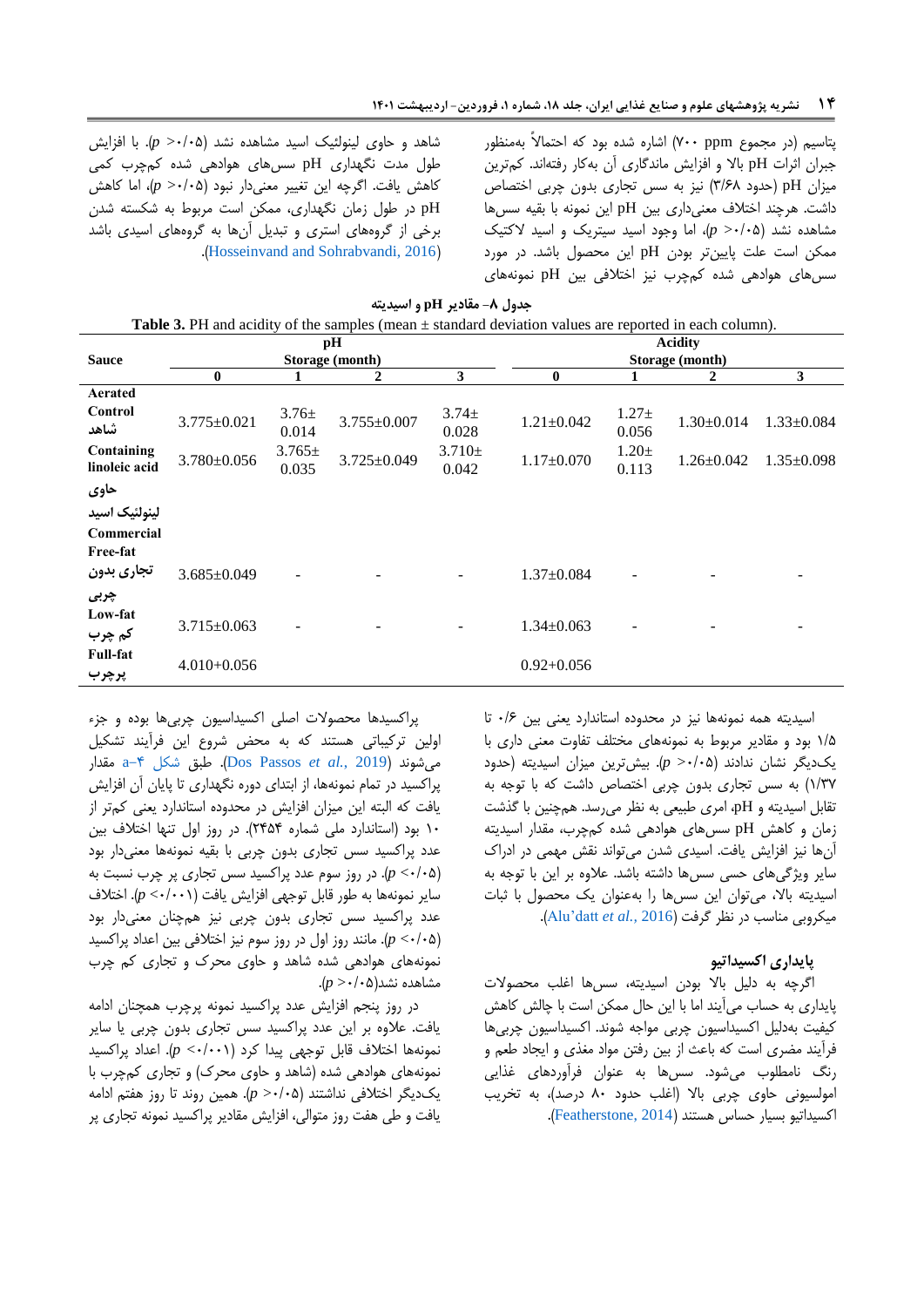چرب بهدلیل وجود مقادیر باالی چربی در مقایسه با سایر نمونهها با شیب تندتری ادامه یافت. به طوری که در روز هفتم، مقدار پراکسید نمونه پر چرب بیش از 1 برابر روز اول بود، در حالی که این نسبت

برای نمونههای هوادهی شده حدود 2/1 برابر بود. پایینترین مقدار پراکسید در روز هفتم مربوط به نمونه تجاری بدون چربی )2/40 میلی|کی والان در کیلوگرم روغن) بود.





**Fig. 4. The amount of peroxide (a) and thiobarbituric acid (b) in aerated sauces (dotted lines) control () and containing**  linoleic acid ( $\bullet$ ) and commercial (full lines) free-fat ( $\bullet$ ), low-fat ( $\bullet$ ) and full-fat ( $\ast$ ) for 7 days.

> <span id="page-14-0"></span>روند تشکیل هیدروپراکسیدها در نمونههای هوادهی شده و سس تجاری کمچرب نیز کندتر از نمونه تجاری پرچرب بود. این مشاهدات با توجه به درصد چربی نمونهها که در [جدول](#page-6-0) 2 نیز به آن اشاره شده، همخوانی دارد. عالوه بر این، عدم مشاهده اختالف معنیدار بین مقادیر پراکسید سسهای هوادهی شده شاهد و حاوی لینولئیک اسید در طول مدت هفت روز )1/11< *p*)، نشان داد که افزودن اسید چرب آزاد اشباع نشدهای مانند لینولئیک اسید )18:2 C )در غلظتهای بسیار پایین در حد 0/11 میلیموالر تاثیری بر روند اکسیداسیون نداشته است.

> مالون دی آلدهیدها بر خالف پراکسیدها از محصوالت ثانویه اکسیداسیون هستند که در طول اکسیداسیون چربیها تشکیل و توسط روش واکنش با تیوباربیتوریک اسید اندازه گیری میشوند. همانطور که در [شکل -0](#page-14-0)b مشاهده میشود، در روز اول اختالف معنیداری بین شاخص تیوباربیتوریک اسید نمونهها مشاهده نشد )1/11< *p*). اما از روز سوم مقدار مالون دی آلدهید سسهای تجاری

کمچرب و پرچرب نسبت به سایر نمونهها بهطور قابل توجهی افزایش یافت )1/111> *p*)، با این حال باز هم اختالفی بین شاخص تیوباربیتوریک اسید نمونههای هوادهی شده )شاهد و حاوی لینولئیک اسید) و تجاری بدون چربی مشاهده نشد (p >٠/٠۵). بهطور کلی بین نمونههای هوادهی شده و تجاری حاوی چربی به لحاظ اکسیداسیون تفاوت معنیداری وجود داشت )1/111> *p*). مقادیر پایینتر شاخص تیوباربیتوریک اسید در نمونههای هوادهی شده نشاندهنده مقاومت این سسها در برابر اکسیداسیون است. مقادیر مالون دی آلدهید این نمونهها پس از گذشت هفت روز در حدود 21 میلیگرم در کیلوگرم بود. این در حالی است که در روز هفتم افزایش بسیار زیادی در مقدار مالون دی آلدهید )10 میلیگرم در کیلوگرم( نمونه تجاری پرچرب مشاهده شد. بر اساس این مشاهدات، میتوان نتیجه گرفت که سس- های هوادهی شده دارای محصوالت حاصل از اکسیداسیون کمتری بودند. این پدیده احتماالً به علت پوشیده شدن حبابهای هوا توسط بلورهای سورفکتانت جذب شده در سطح مشترک روغن و هوا باشد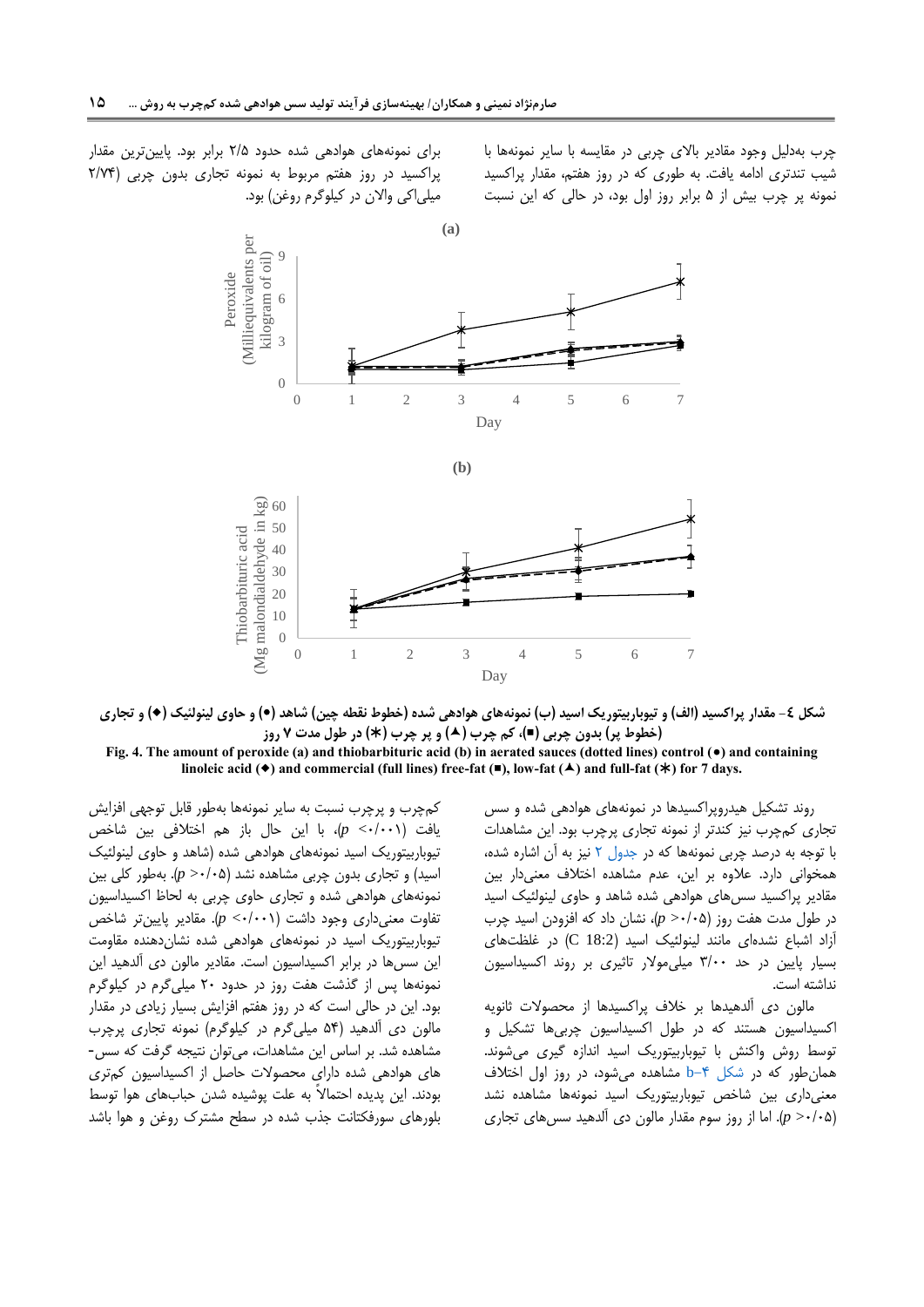که از تماس مستقیم هوا با روغن که ممکن است روند اکسیداسیون را تسریع کند ممانعت به عمل میآورد. در تصاویر میکروسکوپ نوری کفها مطالعه پیشین نیز بلورهای سورفکتانت جذب شده در سطح مشترک روغن و هوا به وضوح قابل مشاهده بودند [\)](#page-18-5) *et* [Saremnejad](#page-18-5) .)*al*[., 2020](#page-18-5)

### **ارزیابی حسی**

روش جایگزینی قطرههای چربی با حبابهای هوا و تولید امولسیونهای چندگانه هوا در روغن در آب میتواند از اهمیت قابل توجهی جهت کاربرد بالقوه آنها در تهیه سسهای کم چرب برخوردار باشد. با این وجود ارزیابی ویژگیهای حسی آنها حائز اهمیت می- باشد. لذا در ادامه این مطالعه تاثیر فرآیند هوادهی و همچنین افزودن محرک مزه چربی بر ویژگیهای حسی سسها بررسی شده، با نمونه- های تجاری بدون چربی، کمچرب و پرچرب مقایسه گردید. تعریف ویژگیهای حسی مورد ارزیابی شامل ظاهر (شامل رنگ)، طعم (شامل مزه و بو)، بافت (مقاومت مکانیکی روی قاشق، دهان، در اولین تماس با دندان و روی کام( و بهطور کلی پذیرش آنها برای گروه ارزیاب حسی مطابق با مطالعات پیشین صورت گرفت )[2010 .,](#page-18-13)*al et* Laca). همانطور که در [شکل](#page-16-3) 1 مشخص است، ظاهر نمونههای هوادهی

<span id="page-15-0"></span>شده (شاهد و حاوی لینولئیک اسید)، تجاری بدون چربی و کمچرب اختالف معنیداری نداشتند )1/11< *p*). کمترین امتیاز ظاهر به سس بدون چربی اختصاص داشت که عمدتا به دلیل حضور عوامل قوامدهنده (نشاسته اصلاح شده، گوار و زانتان) در فرمولاسیون آن میباشد. این مشاهده با یافتههای مطالعات پیشین که در آنها کاهش امتیاز ظاهر به دلیل رنگ سفید مقلدهای چربی گزارش شده، مطابقت و چربی کاهش . ;(Liu *et al*[., 2007K](#page-18-15)aras *et al*[., 2002](#page-18-14)( دارد جبران کاهش آن با مقلدهای چربی هر دو ممکن است منجر به افت ویژگیهای ظاهری محصول شوند. در همین راستا تحقیقات نشان دادهاند که کاهش اندازه ذرات در محصوالت مبتنی بر امولسیون مانند سسها، به دلیل افزایش پراکندگی نور میتوانند ویژگیهای ظاهری را بهبود ببخشند (Thaiudom and Khantarat, 2012). بر اساس نتایج پژوهش پیشین، کفهای روغنی تهیه شده بهمنظور تولید سس هوادهی شده، ذرات کوچکتر با اندازههای زیر 21 میکرومتر را به نمایش گذاشتند )2020 .,*al et* [Saremnejad](#page-18-5)). این مشاهدات حاکی از آن است اگرچه نمونههای هوادهی شده حاوی چربی کمتری بودند، اما به دلیل اندازه حبابهای کوچکتر، توانستند امتیاز ظاهری باالتری را نسبت به سسهای بدون چربی و کمچرب کسب کنند. بیشترین امتیاز رنگ متعلق به سس تجاری پرچرب بود که اختالف معنیداری با سایر نمونهها داشت )1/111> *p*). پیش از این نیز مشخص شده که سسهای حاوی مقادیر زیاد چربی از نظر ظاهر کلی )بهعنوان مثال، رنگ، کدورت، براقیت و همگن بودن) بهتر از نمونههای کمچرب یا ; [Guardeño](#page-19-9) *et al*., [Chung](#page-17-20) *et al*., 2016( هستند چربی بدون [2012](#page-19-9)(. باالترین امتیاز ویژگیهای بافتی متعلق به سسهای تجاری بدون چربی و پرچرب بود که اختالف معنیداری با سایر نمونهها داشتند )1/11> *p*). بدیهی است که مقاومت، استحکام و قوام نمونه

بدون چربی که در فرموالسیون آن از پایدارکنندههایی مانند نشاسته اصالح شده، گوار و زانتان استفاده شده، با سس پرچرب برابری می- کند. اختالف ویژگیهای بافتی نمونههای هوادهی شده )شاهد و حاوی لینولئیک اسید) و کمچرب با یکدیگر معنی دار نبود (201⁄2 *p* )و سسهای هوادهی شده به لحاظ بافت سبکتر مشابه با سس تجاری کمچرب بودند. در واقع یکی دیگر از مزیتهای جایگزینی حبابهای هوا دستیابی به محصولی با ویژگیهای بافتی تقریباً مشابه با محصوالت تجاری کمچرب، بدون نیاز به استفاده از پایدارکنندهها و قوامدهندهها میباشد. در این روش از طریق دستکاری ریزساختار و جایگزینی مقدار قابل توجهی از ذرات چربی با هوا، شکلگیری فاز گازی در فاز پیوسته به شکل حبابهای ریز منجر به سبکتر شدن بافت و در نتیجه احساس دهانی مطلوبی میشود [\)](#page-18-16) .,*al et* [Labbafi](#page-18-16) .)[2007](#page-18-16)

امتیاز طعم نمونه هوادهی شده شاهد با نمونه حاوی محرک مزه چربی اختالف معنیداری داشت )1/11> *p*). این مشاهده حاکی از آن است که افزودن مقدار اندکی )0/11 میلیموالر( از لینولئیک اسید به سس هوادهی شده برای گروه ارزیاب حسی بهعنوان مزه چربی قابل تشخیص بوده است. این مشاهده همسو با یافتههای اخیر محققان است که در آن چربی را بهعنوان یک ویژگی حسی و مزه اصلی توصیف و واژه جدید اولئوگستوس را برای آن پیشنهاد کردهاند عالوه . ;([Running and Mattes, 2016](#page-18-17)[Running](#page-18-9) *et al*., 2015( بر این اختالف امتیاز طعم نمونه هوادهی شده حاوی محرک با سس- های تجاری کمچرب و پرچرب معنیدار نبود )1/11< *p*). به این ترتیب نمونه حاوی محرک مزه چربی پروفایل حسی طعمی مشابه با نمونههای کمچرب و پرچرب را ارائه نمود که اثباتی بر فرضیه جبران افت ادراک حسی ناشی از کاهش چربی از طریق روش برهمکنش متقابل با افزودن محرک مزه چربی میباشد. تاکنون اثر متقابل بین شیرینی، شوری، ترشی، تلخی و امامی در سیستمهای مدل مورد بررسی قرار گرفته است. بهعنوان مثال، از این روش برای به حداقل رساندن تاثیرات کاهش قند در دسر لبنی [\)](#page-19-10) .,*al et* [Velázquez](#page-19-10) [2020](#page-19-10)( و نمک و چربی در پنیر )2016 *.*,*al et* [Syarifuddin](#page-15-0) )بر ویژگیهای حسی استفاده شده است. این در حالی است که با توجه به اهمیت برهمکنشهای متقابل بین ادراک مزه چربی با سایر ویژگی- های حسی برای تولید فرآوردههای غذایی جدید )به ویژه، ترکیبات جایگزین چربی در توسعه محصوالت کمچرب( این موضوع نیاز به مطالعات بیشتری دارد. بین امتیاز طعم سسهای کمچرب و پرچرب اختالف معنیداری مشاهده نشد )1/11< *p*). امتیاز طعم نمونه تجاری بدون چربی بهطور قابل توجهی پایینتر از بقیه نمونهها بود )1/111> *p* )که احتماال به دلیل طعم ترش شدیدی است که توسط گروه ارزیاب حس شد. همانطور که پیش از این بیان شد این نمونه به دلیل وجود هم زمان دو اسید آلی (سیتریک و لاکتیک) در ترکیب خود اسیدیته باالیی داشت. احتماالً به همین دلیل نیز پذیرش کلی این نمونه پایینترین امتیاز را بهخود اختصاص داد بهطوری که اختالف معنیداری با سایر نمونهها داشت )1/111> *p*). پذیرش کلی سس هوادهی شده شاهد با سس حاوی لینولئیک اسید اختالف قابل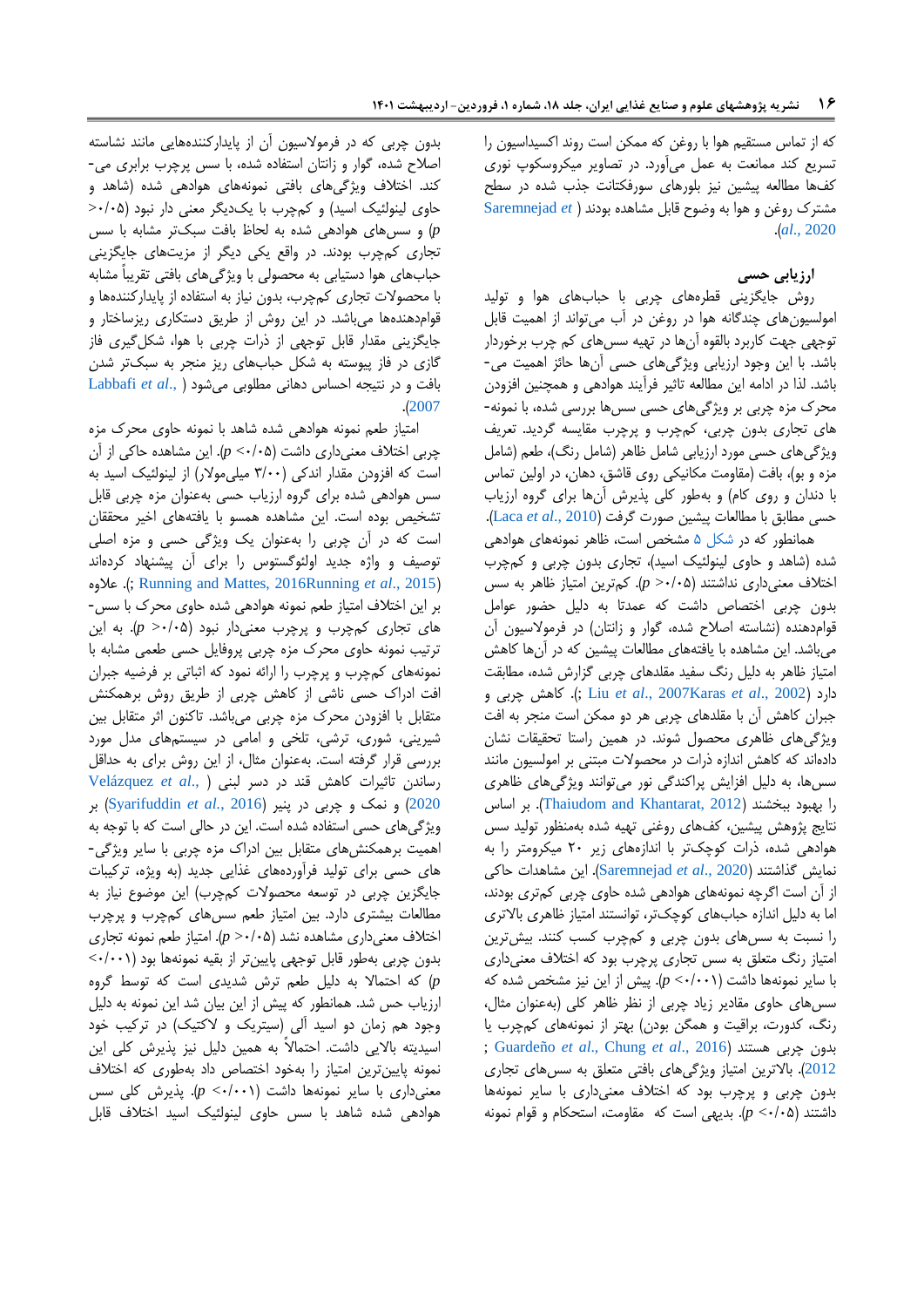توجهی داشت )1/111> *p*). اختالف پذیرش کلی نمونه هوادهی شده حاوی لینولئیک اسید با سسهای تجاری کمچرب و پرچرب نیز معنیدار نبود )1/11< *p*). طبق این نتایج رویکردهای جایگزینی

حبابهای هوا و نیز افزودن محرک مزه چربی در چارچوب برنامههای کاهش چربی، میتواند با موفقیت برای تولید سسهای هوادهی شده با امتیازات حسی نسبتا مشابه با انواع تجاری، مورد استفاده قرار بگیرد.



### **نتیجهگیری**

<span id="page-16-3"></span>در این مطالعه به کمک جایگزینی حبابهای هوا با قطرههای چربی، یک فرآورده غذایی مبتنی بر امولسیون روغن در آب )سس( با چربی کاهش یافته تولید گردید. شرایط بهینه فرآیند هوادهی به کمک طراحی آزمایشات به روش سطح پاسخ تعیین شد. بر این اساس هوادهی روغن حاوی حدود 11 درصد سورفکتانت تحت سرعت 0011 دور در دقیقه به مدت 11 دقیقه، مطلوبترین شرایط برای تهیه کفهای روغنی بود. کفهای تهیه شده تحت این شرایط بهعنوان امولسیون پایه جهت تولید سس هوادهی شده کمچرب مورد استفاده قرار گرفتند. دو نوع سس بر اساس غلظت لینولئیک اسید، یعنی صفر بهعنوان شاهد و 0 میلیموالر بهعنوان نمونه حاوی محرک مزه چربی تهیه شد. ویژگیهای فیزیکوشیمیایی و حسی نمونههای آماده شده با سسهای تجاری مورد مقایسه قرار گرفتند. اسیدیته و pH سسها نیز

**منابع**

- <span id="page-16-1"></span>1. Aganovic, K., Bindrich, U., & Heinz, V. (2018). Ultra-high pressure homogenisation process for production of reduced fat mayonnaise with similar rheological characteristics as its full fat counterpart. *Innovative food science & emerging technologies*, *45*, 208-214. <https://doi.org/10.1016/j.ifset.2017.10.013>
- <span id="page-16-2"></span>2. Alu'datt, M. H., Rababah, T., Gammoh, S., Ereifej, K., Al-Mahasneh, M., Kubow, S., & Tawalbeh, D. (2016). Emulsified protein filaments: types, preparation, nutritional, functional, and biological properties of mayonnaise. In *Emulsions* (pp. 557-572). Academic Press. <https://doi.org/10.1016/B978-0-12-804306-6.00016-7>
- 3. AOCS Official Method Cd 8b-90, 2017. Sampling and analysis of commercial fats and oils.
- <span id="page-16-0"></span>4. Arancibia, C., Costell, E., & Bayarri, S. (2011). Fat replacers in low-fat carboxymethyl cellulose dairy beverages: Color, rheology, and consumer perception. *Journal of dairy science*, *94*(5), 2245-2258. <https://doi.org/10.3168/jds.2010-3989>

در محدوده استاندارد و بهترتیب کمتر از 1/8 )برحسب گرم در صد اسید استیک) و ۴/۱ بودند. پایداری اکسیداتیو محصولات نیز در طول زمان نگهداری قابل قبول بود. بهطور کلی سس هوادهی شده حاوی لینولئیک اسید، دارای امتیازات حسی کلی نسبتاً مشابه با سس تجاری پرچرب بود که نشان از پذیرش کلی آن داشت. تحقیقات بیشتر در زمینه ادراک مزه چربی میتواند پیامدهای مفیدی برای تولید فرآورده- های غذایی جدید )بهویژه ترکیبات جایگزین چربی در توسعه محصولات کمچرب)، مطالعات بالینی (مثل مدیریت اشتها، هضم غذا، اختلالات چشایی) و سیاستهای بهداشت عمومی (از جمله، توصیه-های رژیم غذایی برای تعدیل چربی در مصرف مواد غذایی) در بر داشته باشد. بدین ترتیب استفاده از کفهای روغنی خوراکی در محصوالت غذایی کمچرب مبتنی بر امولسیونها مانند انواع سسها بهطور عملی امکانپذیر خواهد بود.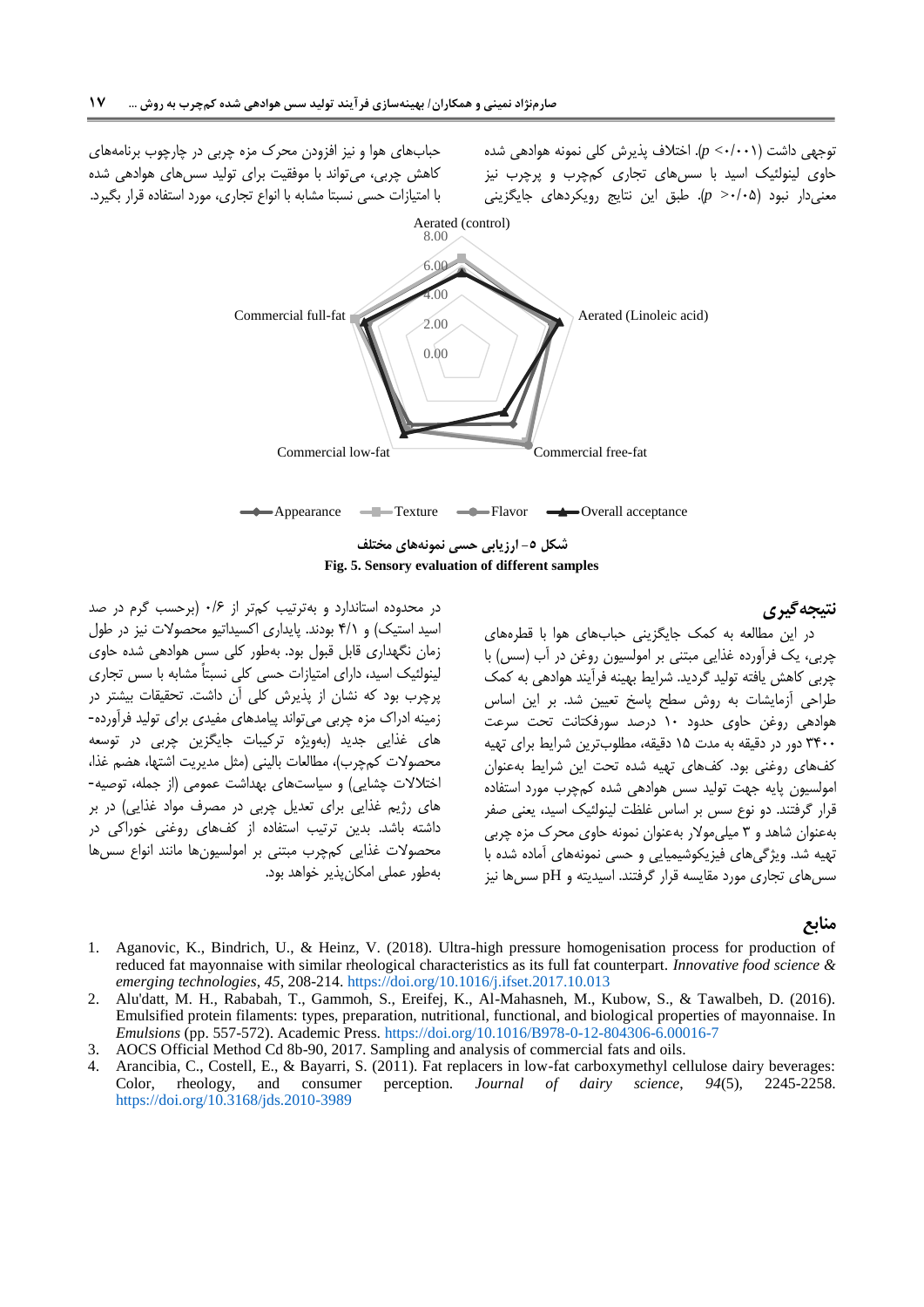- <span id="page-17-3"></span>5. Bazmi, A., Duquenoy, A., & Relkin, P. (2007). Aeration of low fat dairy emulsions: Effects of saturated– unsaturated triglycerides. *International dairy journal*, *17*(9), 1021-1027. <https://doi.org/10.1016/j.idairyj.2006.12.011>
- <span id="page-17-2"></span>6. Bimal, C., & Guonong, Z. (2006). Olestra: A solution to food fat?. *Food Reviews International*, *22*(3), 245-258. <https://doi.org/10.1080/87559120600694705>
- <span id="page-17-9"></span>7. Binks, B. P., Garvey, E. J., & Vieira, J. (2016). Whipped oil stabilised by surfactant crystals. *Chemical science*, *7*(4), 2621-2632. DOI: [10.1039/C6SC00046K](https://doi.org/10.1039/C6SC00046K)
- <span id="page-17-14"></span>8. Binks, B. P., & Marinopoulos, I. (2017). Ultra-stable self-foaming oils. *Food Research International*, *95*, 28-37. <https://doi.org/10.1016/j.foodres.2017.02.020>
- <span id="page-17-16"></span>9. Binks, B. P., Rocher, A., & Kirkland, M. (2011). Oil foams stabilised solely by particles. *Soft Matter*, *7*(5), 1800- 1808[. https://doi.org/10.1039/C0SM01129K](https://doi.org/10.1039/C0SM01129K)
- 10. Brun, M., Delample, M., Harte, E., Lecomte, S., & Leal-Calderon, F. (2015). Stabilization of air bubbles in oil by surfactant crystals: A route to produce air-in-oil foams and air-in-oil-in-water emulsions. *Food Research International*, *67*, 366-375. <https://doi.org/10.1016/j.foodres.2014.11.044>
- <span id="page-17-17"></span>11. Campbell, G. M., & Mougeot, E. (1999). Creation and characterisation of aerated food products. *Trends in food science & technology*, *10*(9), 283-296. [https://doi.org/10.1016/S0924-2244\(00\)00008-X](https://doi.org/10.1016/S0924-2244(00)00008-X)
- <span id="page-17-13"></span>12. Chale-Rush, A., Burgess, J. R., & Mattes, R. D. (2007). Evidence for human orosensory (taste?) sensitivity to free fatty acids. *Chemical senses*, *32*(5), 423-431. <https://doi.org/10.1093/chemse/bjm007>
- <span id="page-17-0"></span>13. Chen, X. W., Yang, D. X., Zou, Y., & Yang, X. Q. (2017). Stabilization and functionalization of aqueous foams by Quillaja saponin-coated nanodroplets. *Food Research International*, *99*, 679-687. [https://doi.org/10.1016/j.foodres.2017.06.045v](https://doi.org/10.1016/j.foodres.2017.06.045)
- <span id="page-17-1"></span>14. Chung, C., Degner, B., Decker, E. A., & McClements, D. J. (2013). Oil-filled hydrogel particles for reduced-fat food applications: Fabrication, characterization, and properties. *Innovative Food Science & Emerging Technologies*, *20*, 324-334. <https://doi.org/10.1016/j.ifset.2013.08.006>
- <span id="page-17-20"></span>15. Chung, C., Smith, G., Degner, B., & McClements, D. J. (2016). Reduced fat food emulsions: physicochemical, sensory, and biological aspects. *Critical reviews in food science and nutrition*, *56*(4), 650-685. <https://doi.org/10.1080/10408398.2013.792236>
- <span id="page-17-5"></span>16. Ciron, C. I. E., Gee, V. L., Kelly, A. L., & Auty, M. A. (2011). Effect of microfluidization of heat-treated milk on rheology and sensory properties of reduced fat yoghurt. *Food Hydrocolloids*, *25*(6), 1470-1476. <https://doi.org/10.1016/j.foodhyd.2011.02.012>
- <span id="page-17-8"></span>17. Dickinson, E. (2012). Emulsion gels: The structuring of soft solids with protein-stabilized oil droplets. *Food hydrocolloids*, *28*(1), 224-241. <https://doi.org/10.1016/j.foodhyd.2011.12.017>
- <span id="page-17-15"></span>18. Passos, R. B. D., Bazzo, G. C., Almeida, A. D. R., Noronha, C. M., & Barreto, P. L. M. (2019). Evaluation of oxidative stability of mayonnaise containing poly  $\hat{\mu}$ -caprolactone nanoparticles loaded with thyme essential oil. *Braz. J. Pharm. Sci.(Online)*, 18177-18177.
- <span id="page-17-18"></span>19. Drenckhan, W., & Saint-Jalmes, A. (2015). The science of foaming. *Advances in Colloid and Interface Science*, *222*, 228-259. <https://doi.org/10.1016/j.cis.2015.04.001>
- <span id="page-17-12"></span>20. El-Yassimi, A., Hichami, A., Besnard, P., & Khan, N. A. (2008). Linoleic acid induces calcium signaling, Src kinase phosphorylation, and neurotransmitter release in mouse CD36-positive gustatory cells. *Journal of biological chemistry*, *283*(19), 12949-12959. DOI[:https://doi.org/10.1074/jbc.M707478200](https://doi.org/10.1074/jbc.M707478200)
- <span id="page-17-4"></span>21. Emadzadeh, B., Razavi, S. M. A., Rezvani, E., & Schleining, G. (2015). Steady shear rheological behavior and thixotropy of low-calorie pistachio butter. *International Journal of Food Properties*, *18*(1), 137-148. <https://doi.org/10.1080/10942912.2013.822882>
- <span id="page-17-10"></span>22. Fameau, A. L., Lam, S., Arnould, A., Gaillard, C., Velev, O. D., & Saint-Jalmes, A. (2015). Smart nonaqueous foams from lipid-based oleogel. *Langmuir*, *31*(50), 13501-13510. <https://doi.org/10.1021/acs.langmuir.5b03660>
- <span id="page-17-11"></span>23. Fameau, A. L., & Saint-Jalmes, A. (2017). Non-aqueous foams: Current understanding on the formation and stability mechanisms. Advances in colloid and interface science. 247. 454-464. stability mechanisms. *Advances in colloid and interface science*, 247, <https://doi.org/10.1016/j.cis.2017.02.007>
- 24. Harvey, J. L. (1959). Title 21—Food and drugs chapter I—Food and drug administration, department of health, education, and welfare subchapter B—Food and food products part 121—Food additives definitions and procedural and interpretative regulations. *Food, Drug, Cosmetic Law Journal*, *14*(4), 269-290.
- <span id="page-17-19"></span>25. Featherstone, S., 2014. A Complete Course in Canning and Related Processes: Fourteenth Edition, A Complete Course in Canning and Related Processes: Fourteenth Edition. Elsevier Inc. [https://doi.org/10.1016/C2013-0-](https://doi.org/10.1016/C2013-0-16339-8) [16339-8](https://doi.org/10.1016/C2013-0-16339-8)
- <span id="page-17-6"></span>26. Garrec, D. A., Frasch-Melnik, S., Henry, J. V., Spyropoulos, F., & Norton, I. T. (2012). Designing colloidal structures for micro and macro nutrient content and release in foods. *Faraday Discussions*, *158*(1), 37-49. <https://doi.org/10.1039/C2FD20024D>
- <span id="page-17-7"></span>27. Garrec, D. A., & Norton, I. T. (2012). Understanding fluid gel formation and properties. *Journal of Food Engineering*, *112*(3), 175-182. <https://doi.org/10.1016/j.jfoodeng.2012.04.001>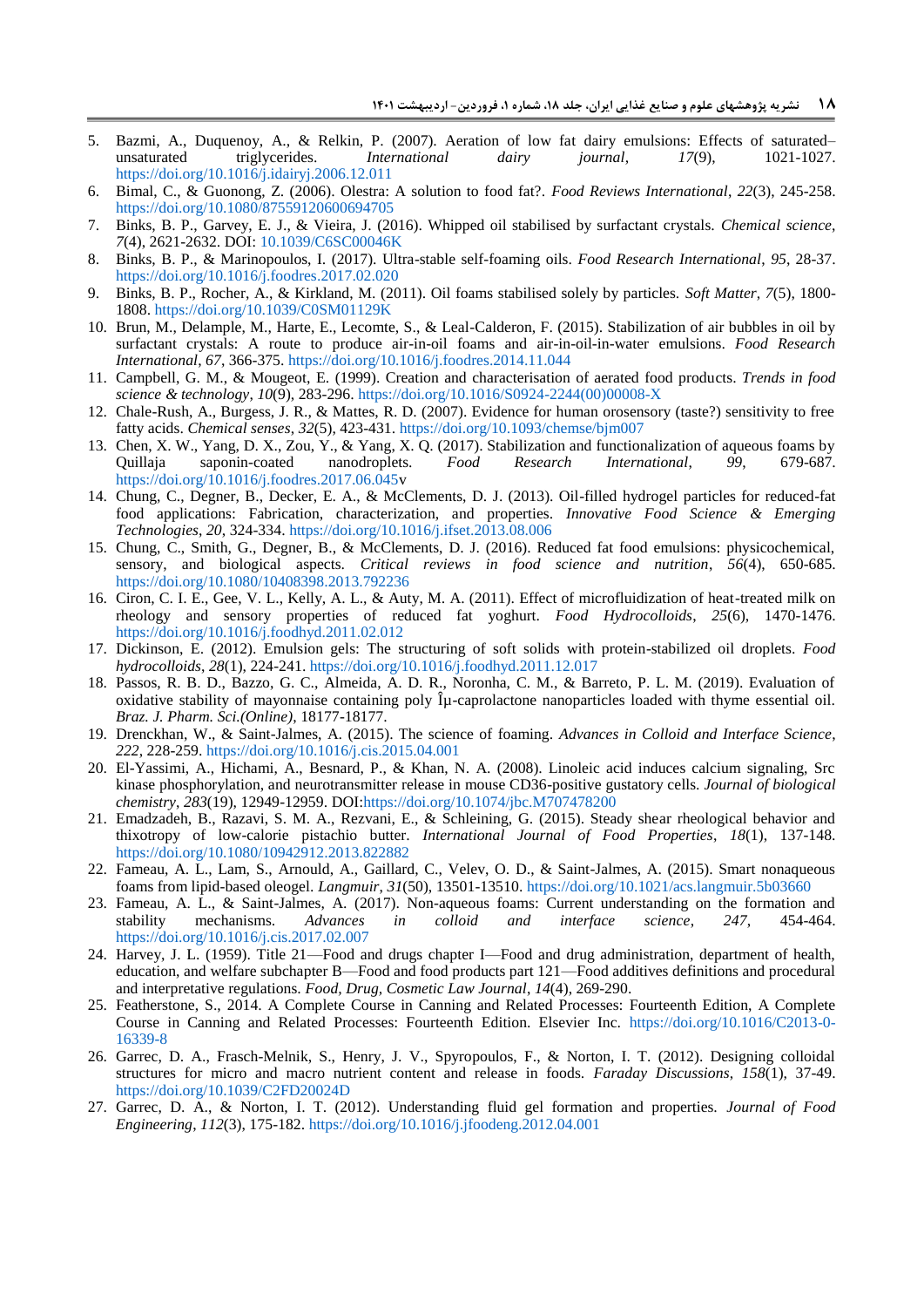- <span id="page-18-8"></span>28. González-Tomás, L., Bayarri, S., Taylor, A. J., & Costell, E. (2008). Rheology, flavour release and perception of low-fat dairy desserts. *International Dairy Journal*, *18*(8), 858-866. <https://doi.org/10.1016/j.idairyj.2007.09.010>
- 29. Guardeno, L. M., Hernando, I., Llorca, E., Hernández‐Carrión, M., & Quiles, A. (2012). Microstructural, physical, and sensory impact of starch, inulin, and soy protein in low‐fat gluten and lactose free white sauces. *Journal of food science*, *77*(8), C859-C865. <https://doi.org/10.1111/j.1750-3841.2012.02798.x>
- <span id="page-18-6"></span>30. Gunes, D. Z., Murith, M., Godefroid, J., Pelloux, C., Deyber, H., Schafer, O., & Breton, O. (2017). Oleofoams: Properties of Crystal-Coated Bubbles from Whipped Oleogels Evidence for Pickering Stabilization. *Langmuir*, *33*(6), 1563-1575. <https://doi.org/10.1021/acs.langmuir.6b04141>
- <span id="page-18-12"></span>31. Hosseinvand, A., & Sohrabvandi, S. (2016). Physicochemical, textural and sensory evaluation of reduced-fat mustard sauce formulation prepared with Inulin, Pectin and β-glucan. *Croatian journal of food science and technology*, *8*(2), 46-52. <https://doi.org/10.17508/CJFST.2016.8.2.01>
- <span id="page-18-1"></span>32. Javidi, F., Razavi, S. M., & Amini, A. M. (2019). Cornstarch nanocrystals as a potential fat replacer in reduced fat O/W emulsions: A rheological and physical study. *Food Hydrocolloids*, *90*, 172-181. <https://doi.org/10.1016/j.foodhyd.2018.12.003>
- <span id="page-18-14"></span>33. Karas, R., Skvarča, M., & Žlender, B. (2002). Sensory quality of standard and light mayonnaise during storage. *Food Technology and Biotechnology*, *40*(2), 119-127.
- <span id="page-18-16"></span>34. Labbafi, M., Thakur, R. K., Vial, C., & Djelveh, G. (2007). Development of an on-line optical method for assessment of the bubble size and morphology in aerated food products. *Food Chemistry*, *102*(2), 454-465. <https://doi.org/10.1016/j.foodchem.2006.06.011>
- <span id="page-18-13"></span>35. Laca, A., Sáenz, M. C., Paredes, B., & Díaz, M. (2010). Rheological properties, stability and sensory evaluation of low-cholesterol mayonnaises prepared using egg yolk granules as emulsifying agent. *Journal of Food Engineering*, *97*(2), 243-252. <https://doi.org/10.1016/j.jfoodeng.2009.10.017>
- <span id="page-18-11"></span>36. Lee, D. H., Jeong, I. J., & Kim, K. J. (2018). A desirability function method for optimizing mean and variability of multiple responses using a posterior preference articulation approach. *Quality and Reliability Engineering International*, *34*(3), 360-376. <https://doi.org/10.1002/qre.2258>
- <span id="page-18-15"></span>37. Liu, H., Xu, X. M., & Guo, S. D. (2007). Rheological, texture and sensory properties of low-fat mayonnaise with different fat mimetics. *LWT-Food Science and Technology*, *40*(6), 946-954. <https://doi.org/10.1016/j.lwt.2006.11.007>
- <span id="page-18-0"></span>38. McClements, D. J. (2015). Reduced-fat foods: the complex science of developing diet-based strategies for tackling overweight and obesity. *Advances in Nutrition*, *6*(3), 338S-352S. <https://doi.org/10.3945/an.114.006999>
- <span id="page-18-7"></span>39. Mishima, S., Suzuki, A., Sato, K., & Ueno, S. (2016). Formation and microstructures of whipped oils composed of vegetable oils and high-melting fat crystals. *Journal of the American Oil Chemists' Society*, *93*(11), 1453-1466. <https://doi.org/10.1007/s11746-016-2888-4>
- <span id="page-18-10"></span>40. Odriozola-Serrano, I., Soliva-Fortuny, R., & Martín-Belloso, O. (2009). Impact of high-intensity pulsed electric fields variables on vitamin C, anthocyanins and antioxidant capacity of strawberry juice. *LWT-Food Science and Technology*, *42*(1), 93-100. <https://doi.org/10.1016/j.lwt.2008.05.008>
- <span id="page-18-4"></span>41. Oppermann, A. K. L., Piqueras-Fiszman, B., De Graaf, C., Scholten, E., & Stieger, M. (2016). Descriptive sensory profiling of double emulsions with gelled and non-gelled inner water phase. *Food Research International*, *85*, 215- 223. <https://doi.org/10.1016/j.foodres.2016.04.030>
- <span id="page-18-5"></span>42. Saremnejad, F., Mohebbi, M., & Koocheki, A. (2020). Practical application of nonaqueous foam in the preparation of a novel aerated reduced-fat sauce. *Food and Bioproducts Processing*, *119*, 216-225. <https://doi.org/10.1016/j.fbp.2019.11.004>
- <span id="page-18-2"></span>43. Costa, A. R., Rosado, E. L., & Soares-Mota, M. (2012). Influence of the dietary intake of medium chain triglycerides on body composition, energy expenditure and satiety; a systematic review. *Nutricion hospitalaria*, *27*(1), 103-108.
- <span id="page-18-3"></span>44. Riener, J., Noci, F., Cronin, D. A., Morgan, D. J., & Lyng, J. G. (2009). The effect of thermosonication of milk on selected physicochemical and microstructural properties of yoghurt gels during fermentation. *Food Chemistry*, *114*(3), 905-911. <https://doi.org/10.1016/j.foodchem.2008.10.037>
- <span id="page-18-9"></span>45. Running, C. A., Craig, B. A., & Mattes, R. D. (2015). Oleogustus: the unique taste of fat. *Chemical senses*, *40*(7), 507-516. <https://doi.org/10.1093/chemse/bjv036>
- <span id="page-18-17"></span>46. Running, C. A., & Mattes, R. D. (2016). A review of the evidence supporting the taste of non-esterified fatty acids in humans. *Journal of the American Oil Chemists' Society*, *93*(10), 1325-1336. [https://doi.org/10.1007/s11746-016-](https://doi.org/10.1007/s11746-016-2885-7) [2885-7](https://doi.org/10.1007/s11746-016-2885-7)
- 47. Shamsaei, S., Razavi, S. M. A., Emadzadeh, B., & Atayesalehi, E. (2017). The effect of basil seed gum and xanthan on the physical and rheological characteristics of low fat mayonnaise. *Iranian Food Science and Technology Research Journal*, *13*(1), 65-78. [http://dx.doi.org/10.22067/ifstrj.v1395i0.37356](https://dx.doi.org/10.22067/ifstrj.v1395i0.37356)